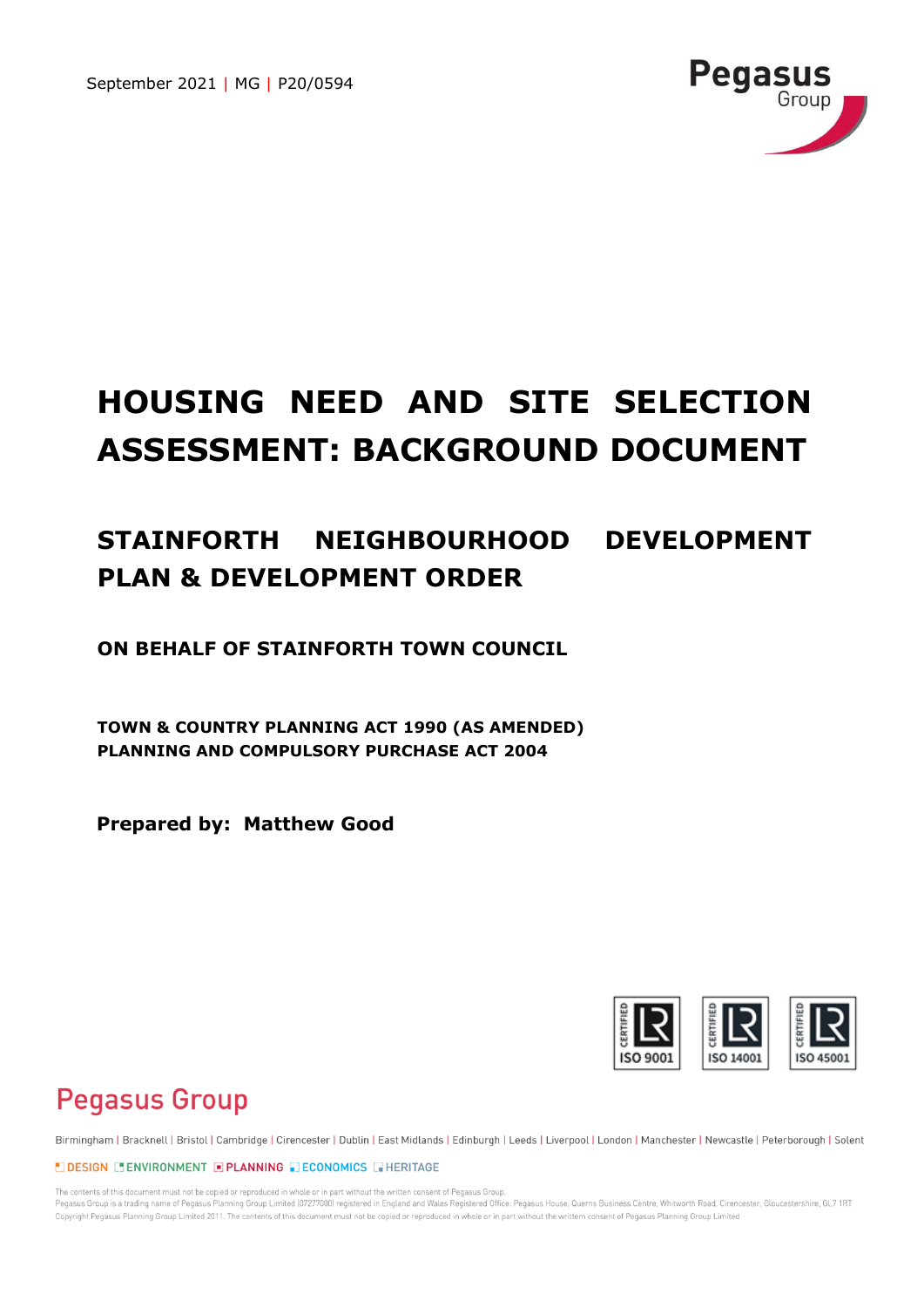

## **CONTENTS:**

Page No:

| 2.0 |  |
|-----|--|
|     |  |
|     |  |
|     |  |
|     |  |
|     |  |
|     |  |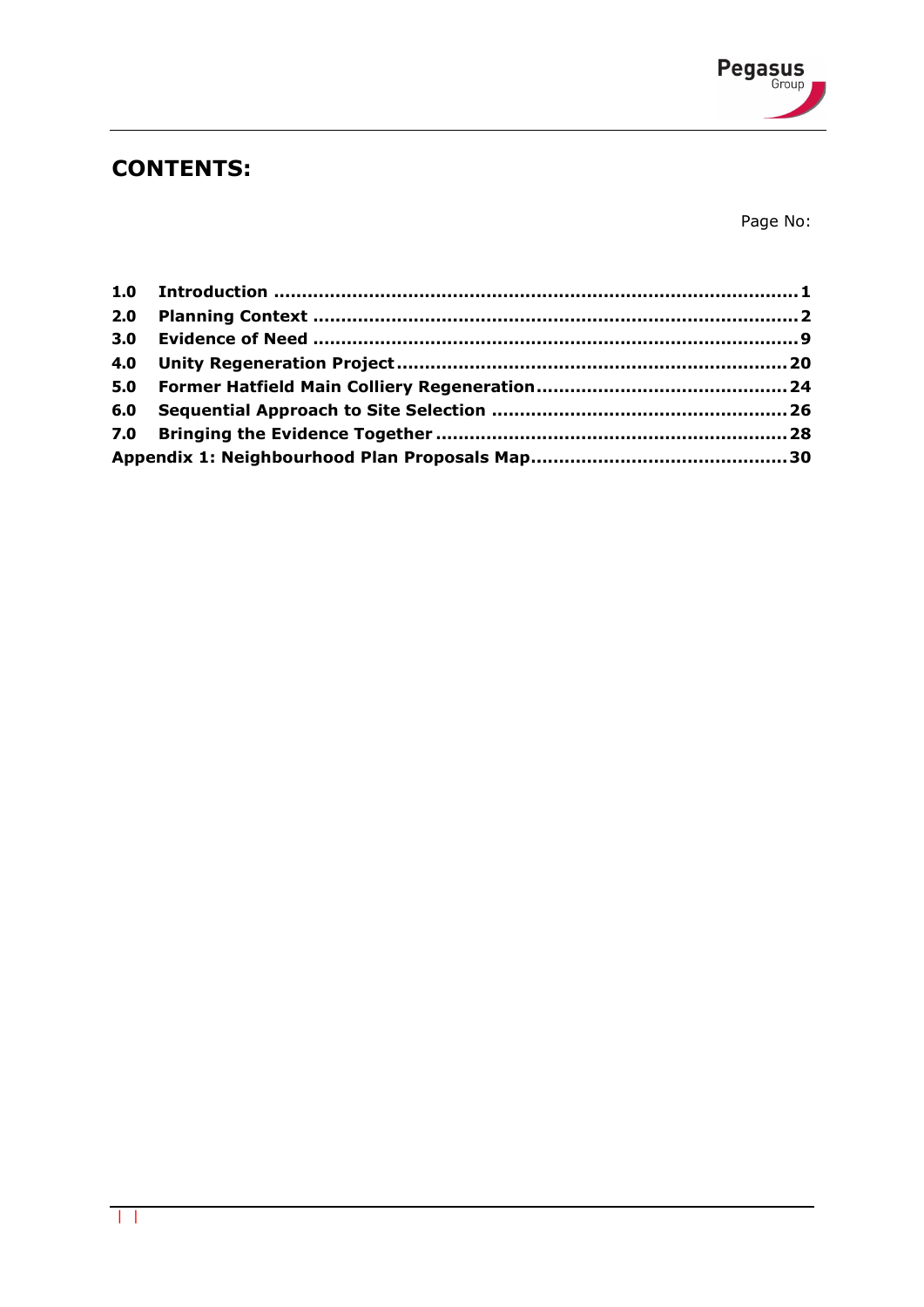## <span id="page-2-0"></span>**1.0 Introduction**

- 1.1 This evidence paper considers the housing needs within Stainforth. It has been provided by Pegasus Group on behalf of our client Stainforth Town Council. The evidence within this paper is provided to inform the development of the Stainforth Neighbourhood Development Plan (NDP) and the associated Neighbourhood Development Order (NDO) for the former Hatfield Colliery site.
- 1.2 This paper considers whether the provision of additional housing at the former Hatfield Colliery site is in principle justified and consistent with the strategic policies within the Doncaster Local Plan.
- 1.3 As part of the NDP and NDO the Town Council is considering allocating 16.8 hectares of land at the former colliery site for residential development. It is envisaged that the development of this site would accommodate circa 500 new homes.
- 1.4 The location of the proposed housing is identified on the Neighbourhood Plan proposals map, replicated in appendix 1.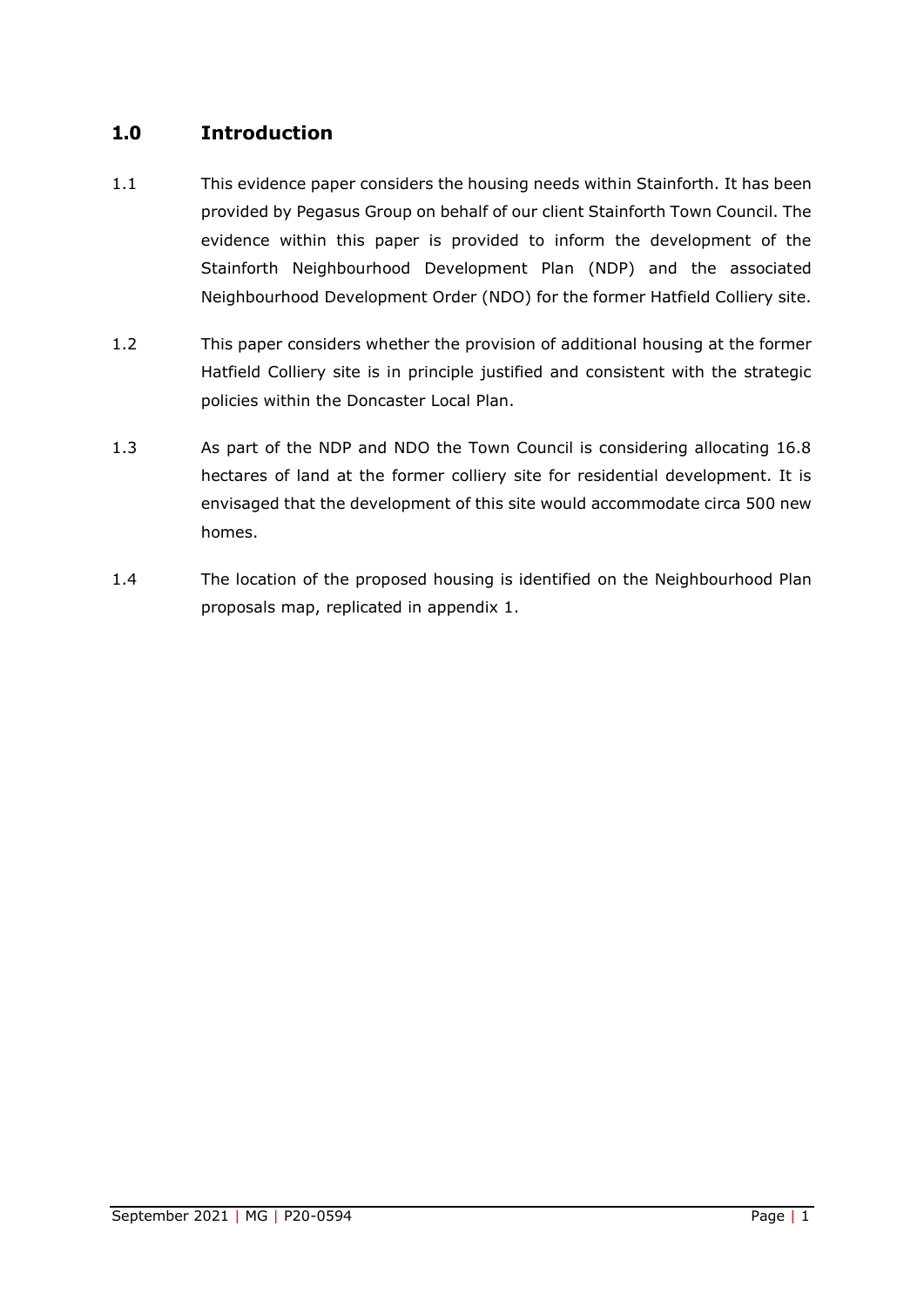## <span id="page-3-0"></span>**2.0 Planning Context**

2.1 This section considers the planning context for the housing needs assessment and how this relates to neighbourhood planning.

## **National Policy and Guidance**

- 2.2 The National Planning Policy Framework (NPPF) published February 2019 sets out the Government's planning policies for England and how these should be applied. It provides a framework for how all local plans, including Neighbourhood Development Plans (NDPs), should be produced. The NPPF must be taken into account in preparing the development plan and is a material consideration in planning decisions.
- 2.3 In relation to housing need it identifies that<sup>1</sup>:

*"…strategic policies<sup>2</sup> should, as a minimum, provide for objectively assessed needs for housing and other uses, as well as any needs that cannot be met within neighbouring areas, unless:* 

- *i. the application of policies in this Framework that protect areas or assets of particular importance provides a strong reason for restricting the overall scale, type or distribution of development in the plan area; or*
- *ii. any adverse impacts of doing so would significantly and demonstrably outweigh the benefits, when assessed against the policies in this Framework taken as a whole."*
- 2.4 It further notes that NDPs should support the delivery of strategic policies contained in local plans or spatial development strategies<sup>3</sup>.
- 2.5 Paragraph 59 of the NPPF identifies that:

*"To support the Government's objective of significantly boosting the supply of homes, it is important that a sufficient amount and variety of land can come forward where it is needed, that the needs of groups with specific housing requirements are addressed and that land with permission is developed without* 

 $1$  2019 NPPF, paragraph 11 part b

<sup>&</sup>lt;sup>2</sup> Strategic Policies are those set out within Local Plans or Spatial Development Strategies which address strategic priorities in line with the requirements of Section 19 (1B-E) of the Planning and Compulsory Purchase Act 2004  $3$  2019 NPPF, paragraph 13.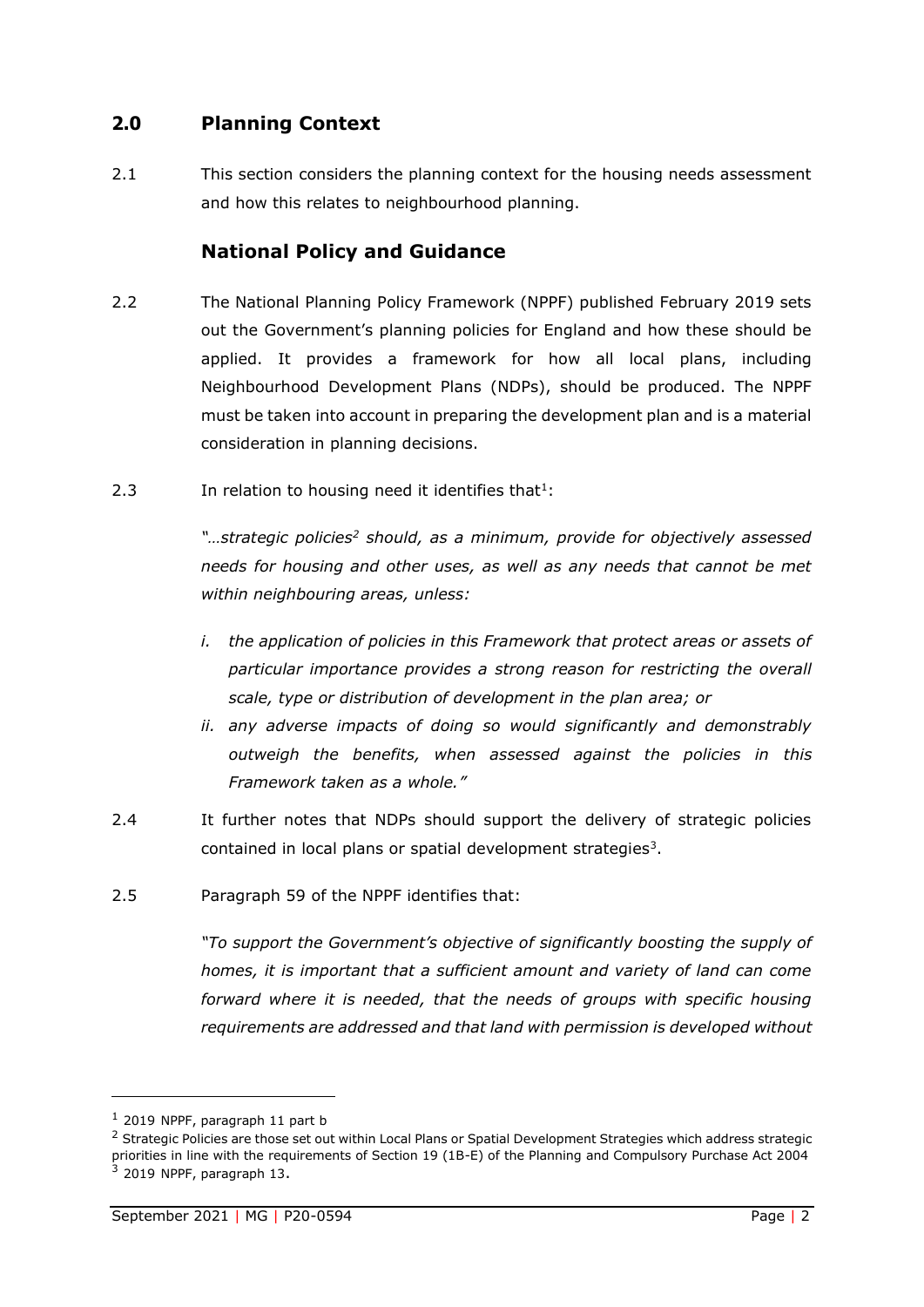*unnecessary delay."*

- 2.6 The NPPF goes on to identify that the local housing need figure, derived using the standard method in the Planning Practice Guidance (PPG) should determine the minimum number of homes within an area<sup>4</sup>. The plan requirement within the Doncaster Local Plan is discussed below.
- 2.7 It further  $adds<sup>5</sup>$  that:

*"…the size, type and tenure of housing needed for different groups in the community should be assessed and reflected in planning policies (including, but not limited to, those who require affordable housing, families with children, older people, students, people with disabilities, service families, travellers, people who rent their homes and people wishing to commission or build their own homes".*

- 2.8 In terms of housing need and neighbourhood plan areas the NPPF requires local authorities<sup>6</sup> to:
- 2.9 *"…establish a housing requirement figure for their whole area, which shows the extent to which their identified housing need (and any needs that cannot be met within neighbouring areas) can be met over the plan period. Within this overall requirement, strategic policies should also set out a housing requirement for designated neighbourhood areas which reflects the overall strategy for the pattern and scale of development and any relevant allocations. Once the strategic policies have been adopted, these figures should not need retesting at the neighbourhood plan examination, unless there has been a significant change in circumstances that affects the requirement."* (our emphasis) and;

*"Where it is not possible to provide a requirement figure for a neighbourhood area, the local planning authority should provide an indicative figure, if requested to do so by the neighbourhood planning body. This figure should take into account factors such as the latest evidence of local housing need, the population of the neighbourhood area and the most recently available planning strategy of the local planning authority"*

<sup>4</sup> 2019 NPPF, paragraph 60

<sup>5</sup> 2019 NPPF, paragraph 61

<sup>6</sup> 2019 NPPF, paragraphs 65 and 66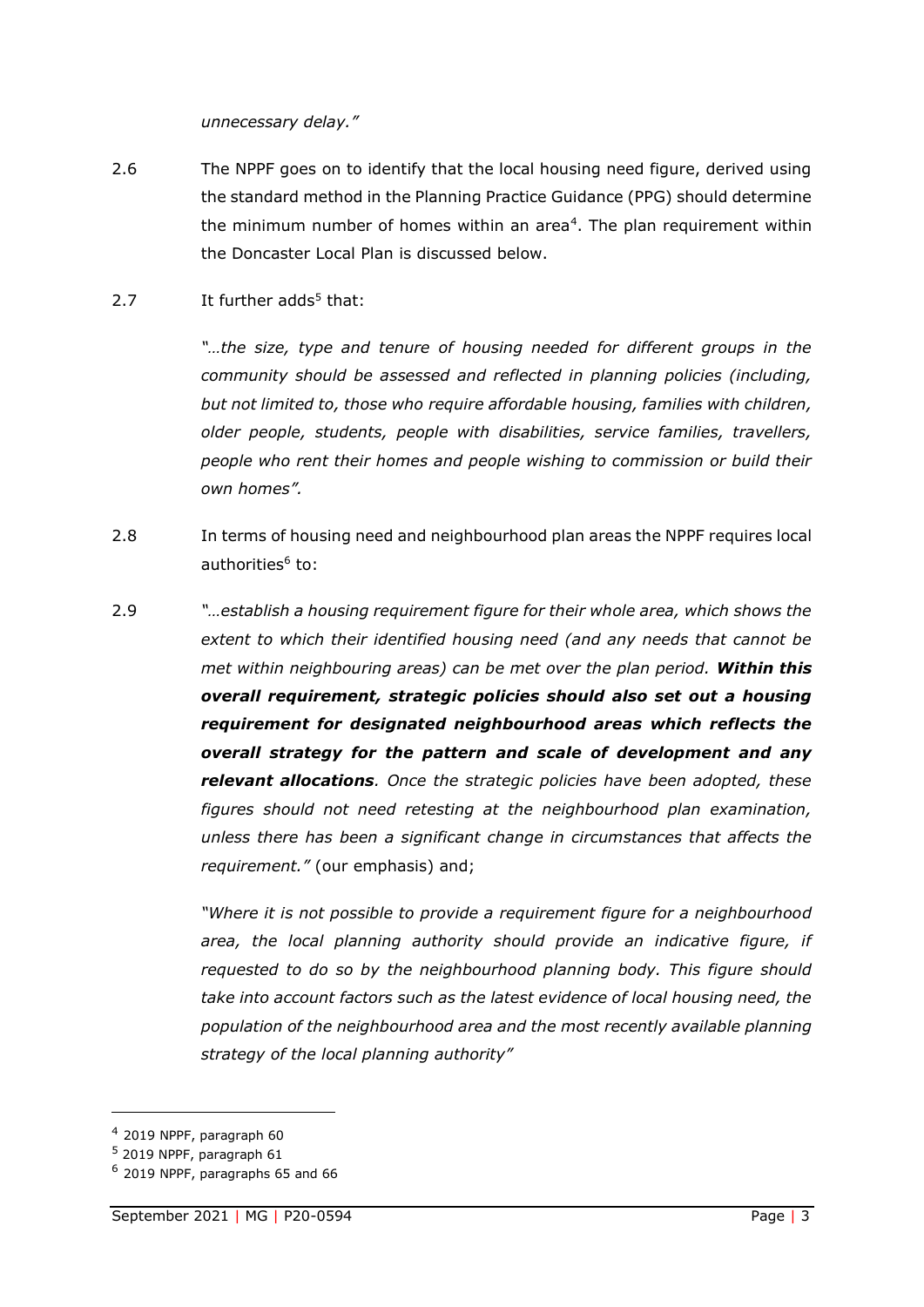2.10 The NPPF is supported by the Planning Practice Guidance (PPG). This provides guidance upon how the NPPF should be interpreted. The PPG contains a specific section upon neighbourhood plans which amongst other issues covers housing need. Key sections of the PPG are identified below (our emphasis is provided).

## *How should neighbourhood planning bodies use a housing requirement figure that has been provided to them<sup>7</sup>?*

*Where neighbourhood planning bodies have decided to make provision for housing in their plan, the housing requirement figure and its origin are expected to be set out in the neighbourhood plan as a basis for their housing policies and any allocations that they wish to make.*

*Neighbourhood planning bodies are encouraged to plan to meet their housing requirement, and where possible to exceed it. A sustainable choice of sites to accommodate housing will provide flexibility if circumstances change, and allows plans to remain up to date over a longer time scale. Where neighbourhood planning bodies intend to exceed their housing requirement figure, proactive engagement with their local planning authority can help to assess whether the scale of additional housing numbers is considered to be in general conformity with the strategic policies. For example, whether the scale of proposed increase has a detrimental impact on the strategic spatial strategy, or whether sufficient infrastructure is proposed to support the scale of development and whether it has a realistic prospect of being delivered in accordance with development plan policies on viability. Any neighbourhood plan policies on the size or type of housing required will need to be informed by the evidence prepared to support relevant strategic policies, supplemented where necessary by locally-produced information.*

*When strategic housing policies are being updated, neighbourhood planning bodies may wish to consider whether it is an appropriate time to review and*  update their neighbourhood plan as well. This should be in light of the local *planning authority's reasons for updating, and any up-to-date evidence that has become available which may affect the continuing relevance of the policies set out in the neighbourhood plan.*

<sup>7</sup> PPG ID 41-103-20190509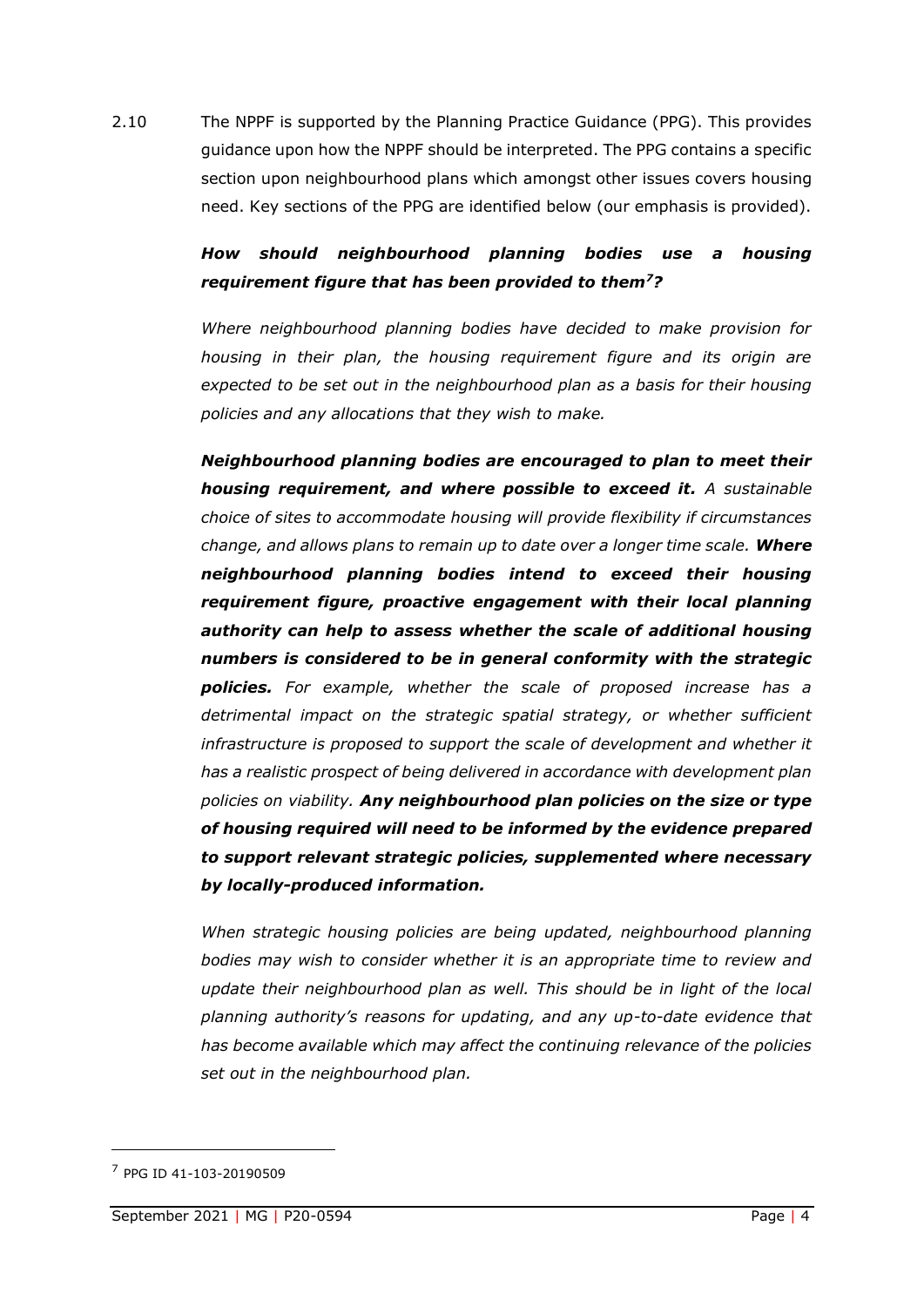#### *Are housing requirement figures for neighbourhood areas binding<sup>8</sup>?*

*The scope of neighbourhood plans is up to the neighbourhood planning body. Where strategic policies set out a housing requirement figure for a designated neighbourhood area, the neighbourhood planning body does not have to make specific provision for housing, or seek to allocate sites to accommodate the requirement (which may have already been done through the strategic policies or through non-strategic policies produced by the local planning authority). The strategic policies will, however, have established the scale of housing expected to take place in the neighbourhood area.*

*Housing requirement figures for neighbourhood plan areas are not binding as neighbourhood planning groups are not required to plan for housing. However, there is an expectation that housing [requirement](https://www.gov.uk/guidance/neighbourhood-planning--2#para101) figures will be set in strategic policies, or an [indicative](https://www.gov.uk/guidance/neighbourhood-planning--2#para101) figure provided on request. Where the figure is set in strategic policies, this figure will not need retesting at examination of the neighbourhood plan. Where it is set as an indicative figure, it will need to be tested at examination.*

2.11 Given the guidance above it is clear that an NDP can provide housing and are encouraged to exceed the identified housing requirements for the area within the Local Plan. In providing for housing the NDP must set out how the housing figure has been derived, be it through the Local Plan or other evidence base. The housing requirement figure within an NDP will only require testing where it is not set by the Local Plan.

## **Doncaster Local Plan**

- 2.12 The Doncaster Local Plan 2015-2035 (Local Plan) was adopted later on 23rd September 2021 and therefore represents an up to date local plan. The following policies are considered the most relevant in considering housing need and the NDP<sup>9</sup> .
- 2.13 Policy 1: Settlement Hierarchy identifies that Stainforth is part of a larger 'Main Town' including the adjoining settlements of Dunscroft, Dunsville and Hatfield. The policy identifies that approximately 40% of the housing growth will be

<sup>8</sup> PPG ID 41-104-20190509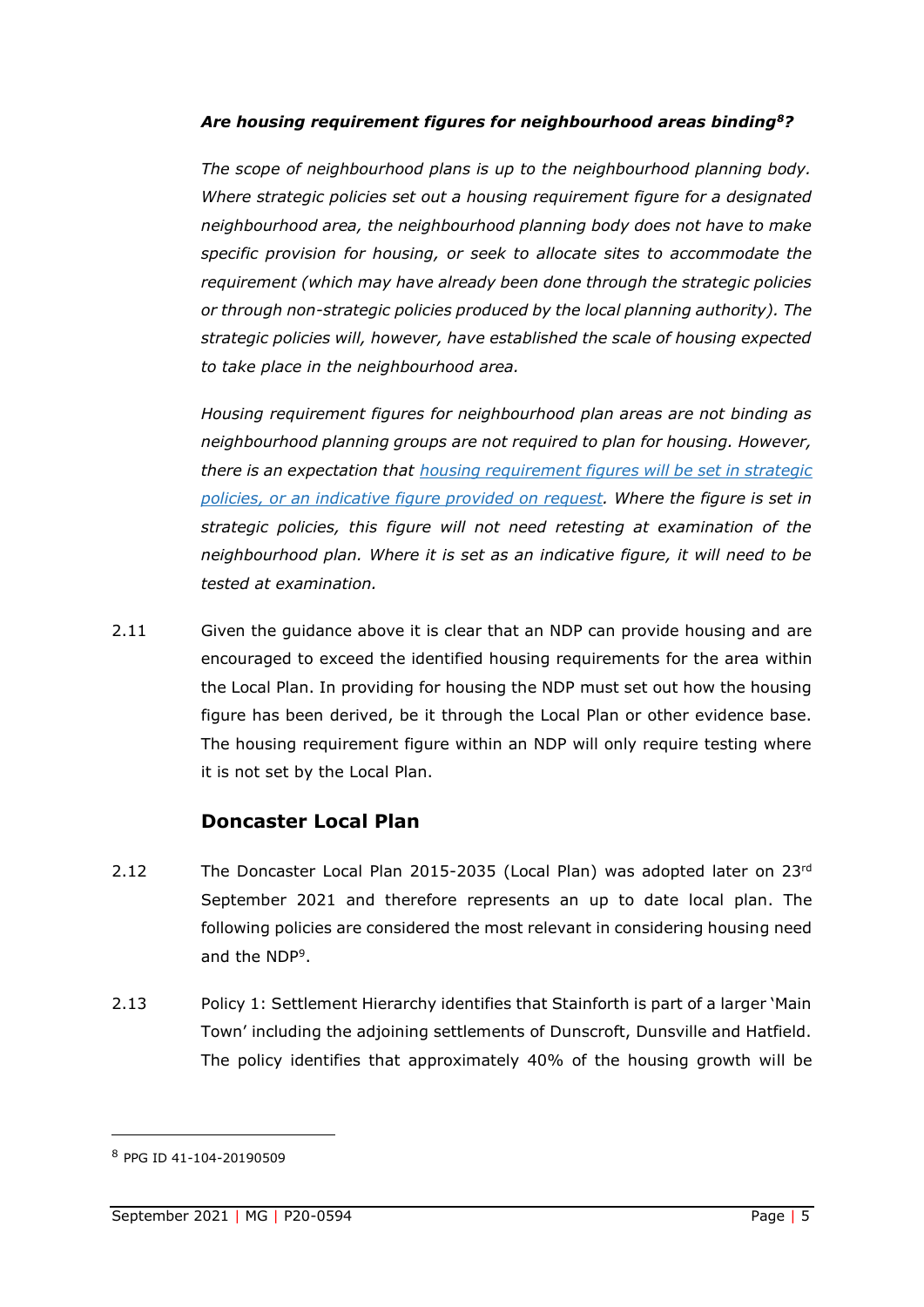delivered in the 'Main Towns' and to:

*"…maintain and enhance their roles as main towns, which each provide a high number of services for their own needs and their wider catchment areas, and in order to aid economic growth and regeneration, these settlements will be the focus for substantial housing growth, supported by appropriate levels of employment and retail growth and wider service provision."* (our emphasis).

- 2.14 Policy 2: Level of Growth provides a minimum housing requirement of 15,640 dwellings over the period 2018 to 2035. This equates to an average of at least 920 dwellings per annum.
- 2.15 The Doncaster Local Plan housing requirement is based upon evidence provided by the 'Economic Forecasts and Housing Needs Assessment' document undertaken by Peter Brett Associates on behalf of the Council and published in June 2018. This assessment considers the needs and targets for employment land and housing over the plan period, 2015 to 2032. The assessment uses two possible economic futures:
	- Business as usual based upon the standard or baseline forecast from Experian; and
	- Policy-led based upon an assumed 1% per annum rate of job growth.
- 2.16 The housing requirement within the Doncaster Local Plan is based upon the 'Policy-led' scenario which identified a requirement of 912 dwellings each year (dpa). The Council's March 2020 *'Doncaster Local Plan Topic Paper 4: Housing'* identified that the 912dpa has been 'rounded up' to 920dpa.
- 2.17 The housing requirement within the Local Plan sits comfortably above the housing requirement which would be derived by using the Government's standard method (circa 585dpa). The economic uplift therefore represents circa 335 dwellings per annum. This evidence paper does not break down the housing requirement to a sub-district level.
- 2.18 Table 3 of the Local Plan identifies that the Main Urban Area and Main Towns, which includes Stainforth, Dunscroft, Dunsville and Hatfield should not only receive a proportion of the baseline but also assist in delivering the housing associated with the economic uplift.
- 2.19 Tables 4 and 8 of the Local Plan identify that 1,968 dwellings are allocated for delivery in Dunscroft, Dunsville, Hatfield and Stainforth to the end of the plan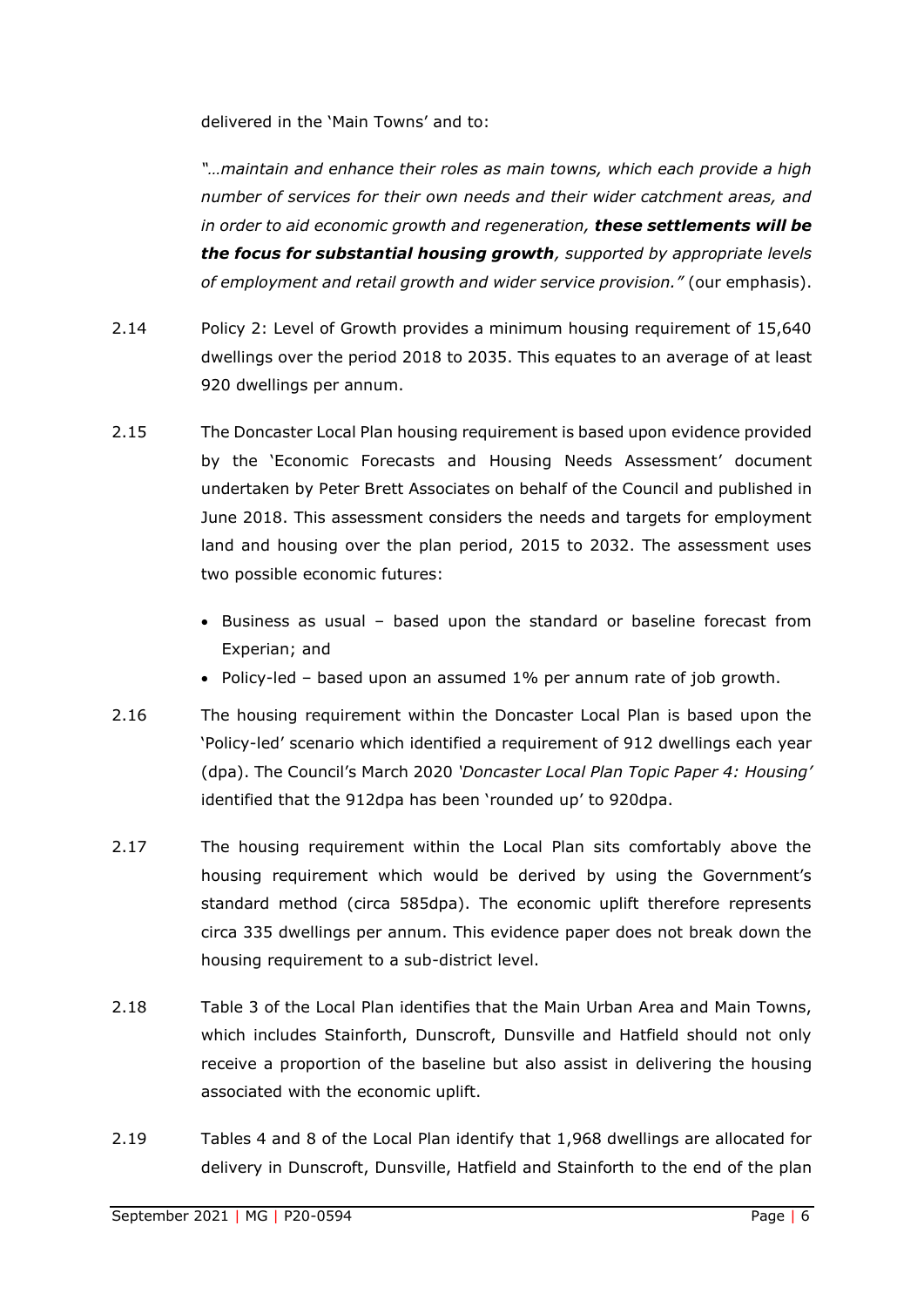period, 2035. A total of 1,860 of these allocations already benefit from permission the vast majority of these relate to the Unity scheme, discussed later in this report.

2.20 In relation to housing requirements and Neighbourhood Plans the Local Plan provides explanatory text at paragraph 4.44. This identifies:

> *"The Local Plan does not make specific housing requirements for individual areas. This is because the Local Plan identifies sufficient sites overall to meet its housing allocation requirements, and does not rely on neighbourhood plans making additional housing allocations therefore. Given national guidance is clear that the Council should seek to avoid conflicts where possible between respective plans, and avoid duplication of the process, a number of sites allocated in the Local Plan have already been identified as allocations in 'made' and emerging neighbourhood plans. Whilst there is no requirement for neighbourhood plans to allocate housing sites, they are able to identify additional housing sites if they wish to do so, and provided that they are in general conformity with the strategic policies in the Local Plan."*  (our emphasis).

- 2.21 In terms of the range of homes to be delivered Policy 7: Delivering the Necessary Range of Housing identifies those new developments will be required to deliver an appropriate mix of house size, type and tenure having regard to the Council's latest Housing Needs Study or other robust evidence.
- 2.22 Paragraph 6.8 of the Local Plan identifies that the current Housing Needs Study suggests:

*"With regards to type and size, this report finds that whilst proportions vary across the Borough, generally the greatest need identified is for 3 bed houses, followed by larger 4+ bed houses and 2 bed bungalows.* 

- 2.23 Appendix 4 of the Local Plan identifies that the greatest need within Dunscroft, Dunsville, Hatfield and Stainforth is aligned with these findings. Greater detail is provided in later sections of this report.
- 2.24 Policy 69 of the Local Plan refers to the Unity Regeneration Project, which is a Strategic Policy. The policy area covers a large area between Stainforth, Dunscroft, Dunsville and Hatfield, including the former Hatfield Colliery site which sits within the neighbourhood plan area. The policy identifies that the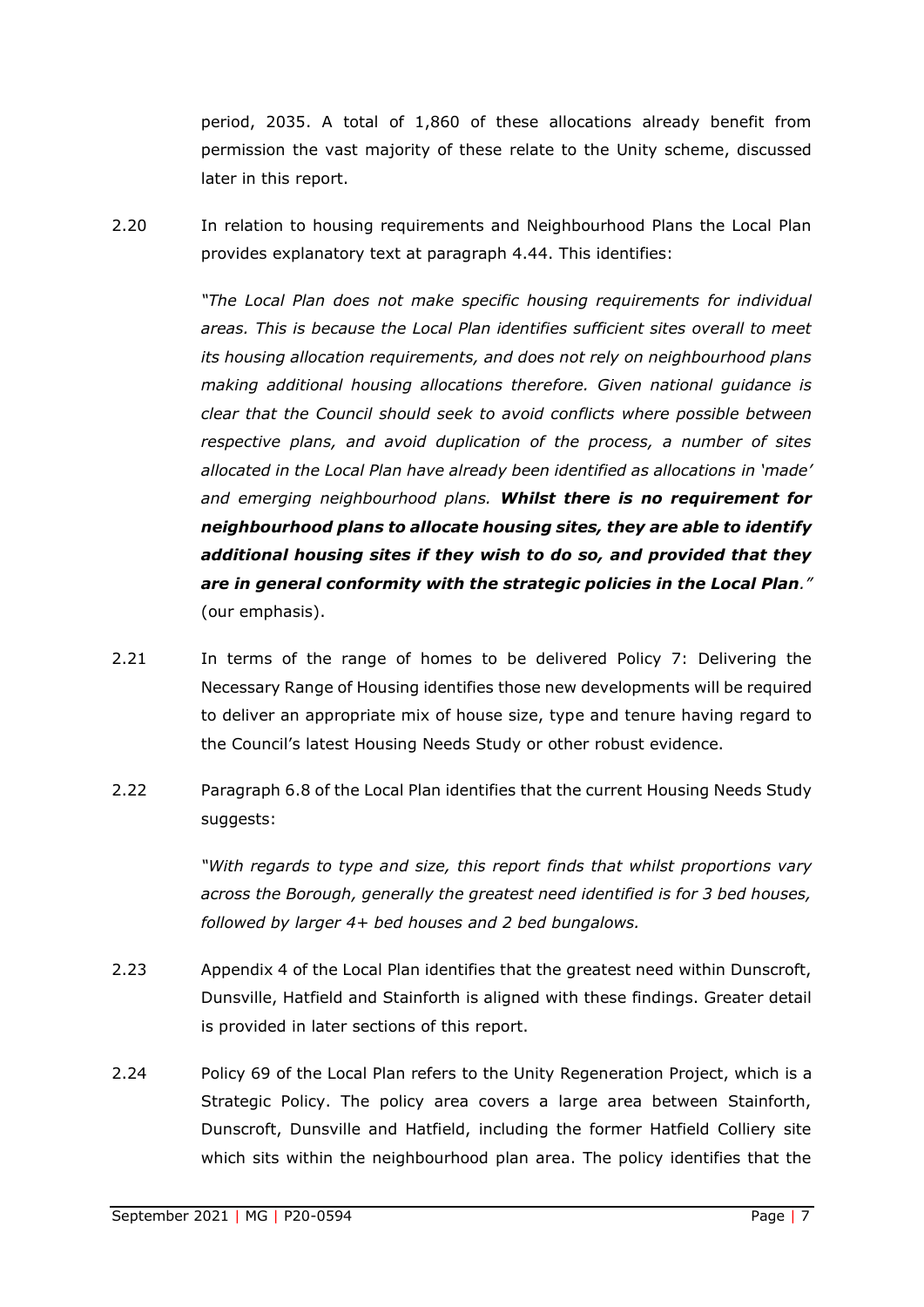site will be a new mixed-use development consisting of up to 3,100 homes with at least 1,015 anticipated to be delivered within the plan period. This scheme is considered in greater detail later in this report.

## **Discussion**

- 2.25 The NPPF is clearly supportive of Neighbourhood Plans planning for growth and exceeding targets where possible. Whilst the Local Plan MM does not provide a housing requirement for the Neighbourhood Plan area it identifies that additional housing growth can occur providing it remains in general conformity with strategic policies.
- 2.26 The housing requirement identified in Policy 2 is a minimum requirement and as such should not be seen as a cap to appropriately sited new housing development. The 'Main Towns', of which Stainforth forms part of, are identified as a location for substantial growth, amounting to about 40% of the housing requirement. Stainforth is, therefore, an appropriate location for housing development.
- 2.27 In addition, the housing growth proposed within the NDP would be sited within an identified mixed-use allocation within the Doncaster Local Plan. Whilst the area of land, proposed for housing, is not identified for housing in the indicative masterplan, the policy does not tie development to the indicative masterplan. The principle is, therefore, acceptable under the terms of the allocation. Further housing growth in Stainforth is therefore clearly 'in principle' acceptable.
- 2.28 The scale of housing growth proposed on the potential neighbourhood plan allocation is circa 210 dwellings. This represents a small proportion of the growth within the overall Local Plan and is approximately 7% of the total development identified at the Unity Regeneration scheme. This level of growth would not unbalance the Development Strategy identified in the Local Plan.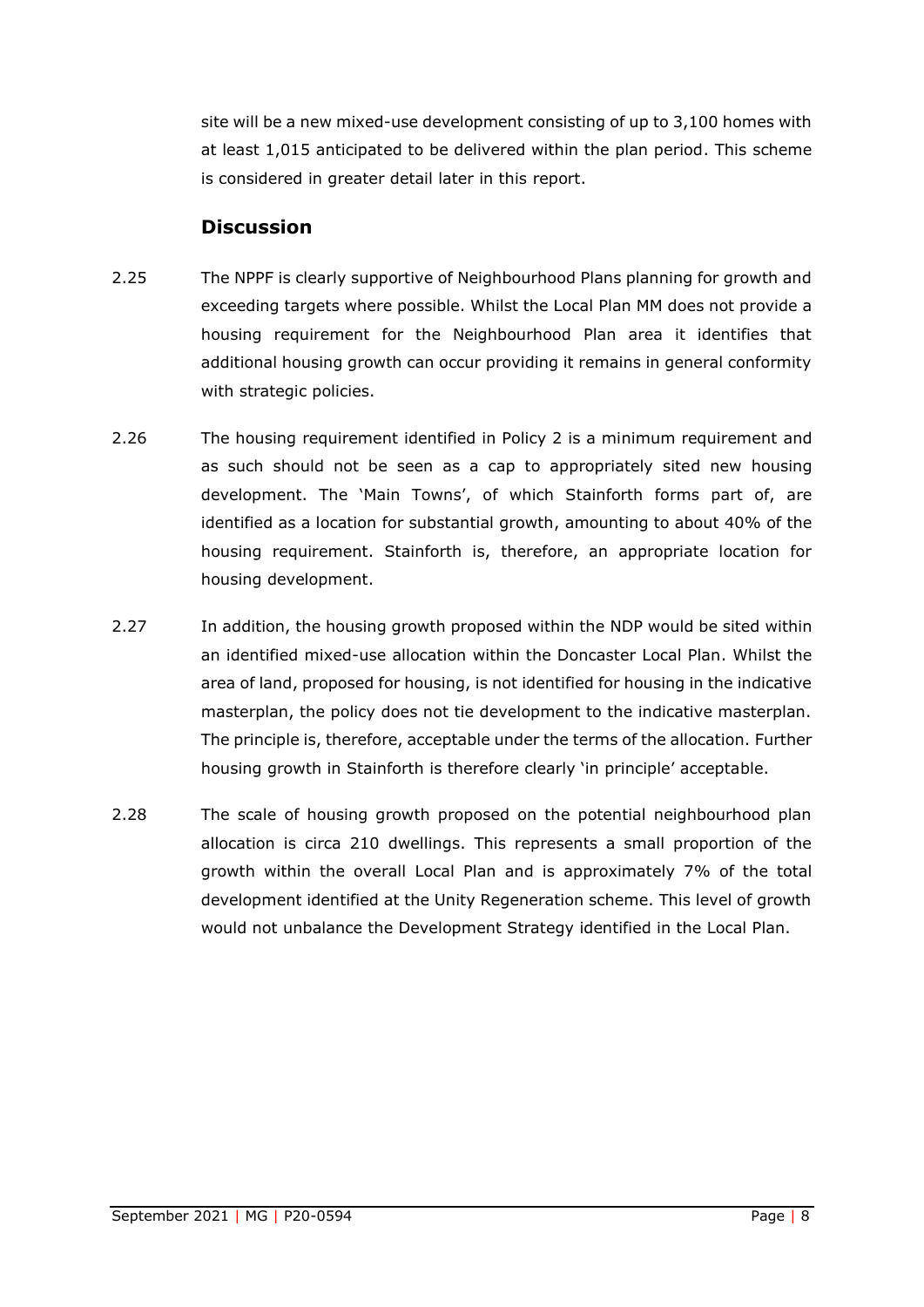## <span id="page-10-0"></span>**3.0 Evidence of Need**

- 3.1 The discussion with section 2 of this report identifies that the provision of additional housing within the NDP is in general conformity with both national policy and the Doncaster Local Plan. As such this report does not seek to challenge the Council's housing requirement figure, nor does it seek to set a housing requirement for the neighbourhood plan.
- 3.2 This assessment of the available evidence seeks to identify local housing needs within Stainforth. It aims to identify how the additional growth proposed would assist in meeting these needs. Unfortunately, not all data is available at the parish level. It has, therefore, been necessary to consider some elements of the evidence at higher level geographies. This does cause some issues, for example Stainforth is within the same ward as Barnby Dun but they are quite different places. This inevitably has an impact upon the data.

## **Population**

- 3.3 The population of Stainforth stood at 6,282 persons at the previous census in 2011. This represented a small decrease of 60 persons compared to 2001. However, since 2011 there has been population growth within the parish. It is estimated by the Office for National Statistics (ONS) that in 2019 the population of Stainforth had grown to  $6,657$  persons<sup>10</sup>, representing a 0.7% annual rate of growth since 2011. This rate of population growth is on a par with national (England) averages (0.78%) and is significantly above the district average  $(0.38\%)$ <sup>11</sup> over the same period.
- 3.4 The 2018 subnational population projections<sup>12</sup> are, at the time of writing, the latest available population projections. Whilst these are not available below district level, they do suggest a growth in the population of Doncaster. Over the plan period 2018 to 2035 the population of Doncaster is projected to increase from 310,542 to 329,641 persons, an increase of 19,099 persons. This represents an annual average growth rate of approximately 0.36%, marginally below the district average over the period 2011 to 2019.
- 3.5 If Stainforth were to retain the growth rate attained between 2011 and 2019

<sup>10</sup> ONS 2020, Parish Population Estimates (Mid-year 2001 to 2019)

<sup>11</sup> ONS 2020, 2019 Mid-Year Population Estimates

<sup>12</sup> ONS 2020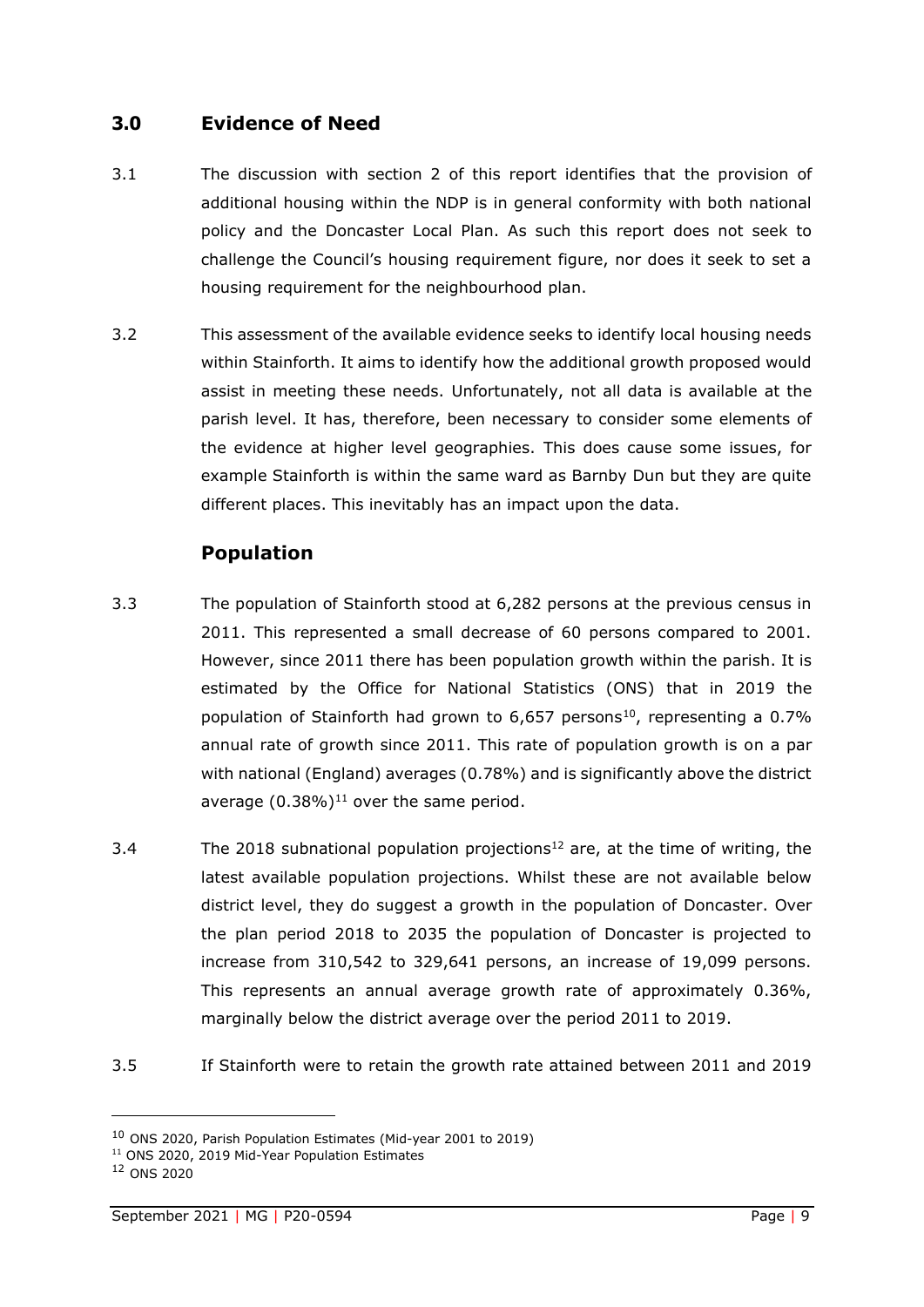(0.7%) this would lead to an additional 746 persons by 2035, increasing the population of Stainforth to 7,403 persons.

- 3.6 The population of Stainforth is proportionately younger than national and district averages. Figure 3.1 demonstrates that in 2019 the ONS estimate a significantly higher proportion of those aged below 20 compared to national and district rates. Conversely there are proportionately less of those aged 30 and above.
- 3.7 Discussions with members of Stainforth Town Council identify that the comparative lack of 30+ residents is because many move out of the area, to surrounding villages and towns to seek more desirable homes. Whilst this is clearly anecdotal it does marry with the demographic evidence.



*Figure 3.1: Population age distribution comparison*

Source: ONS Parish Population Estimates (Mid-year 2001 to 2019) ONS 2020, 2019 Mid-Year Population Estimates

## **Household Growth**

3.8 On census day in 2011 there were 2,683 households, this was an increase of 149 dwellings from the census in 2001. This is an increase of 5.9% over the 10-year period. This is a markedly slower rate than the Doncaster Local Authority area where the number of households grew by 10.2% over the same  $period<sup>13</sup>$ .

<sup>&</sup>lt;sup>13</sup> 2001 and 2011 census data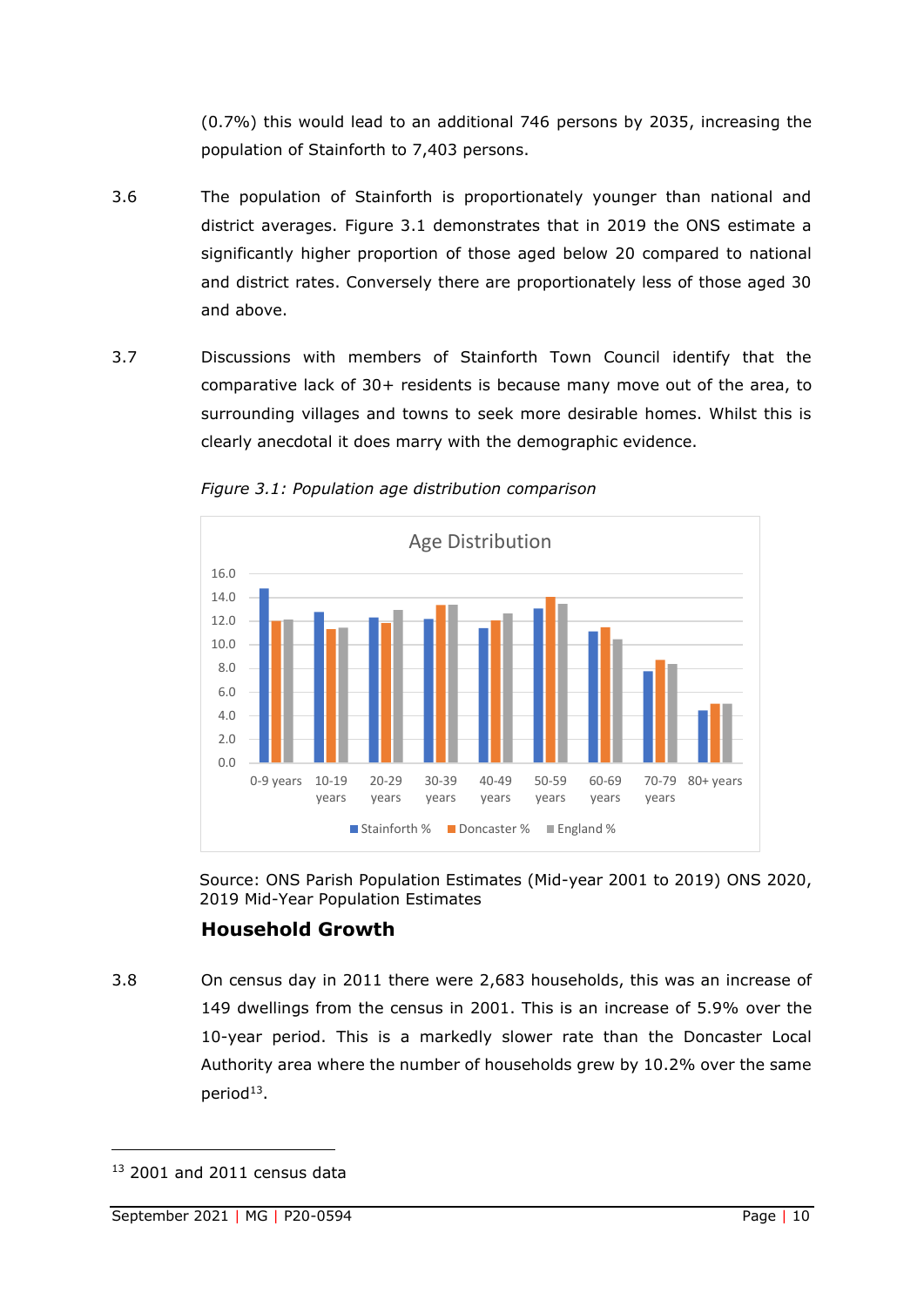- 3.9 Since 2011 additional new housing has been provided within Stainforth, most notably the Kings Park development by Gleeson Homes. This development is now largely complete and upon completion will provide an additional 170 homes.
- 3.10 Stainforth has proportionately fewer detached properties, accounting for just 12.1% of the stock in 2011, compared to 23% in Doncaster as a whole. Conversely, and typically of a mining town, it has a significant proportion of terraced dwellings, accounting for nearly a third of all stock. Comparatively across Doncaster terraced housing consists of less than a quarter of all stock.

|               |               | <b>Doncaster</b>  |               |  |
|---------------|---------------|-------------------|---------------|--|
| <b>Houses</b> | $\frac{0}{0}$ | <b>Houses</b>     | $\frac{0}{0}$ |  |
| 87            | $3.2^{\circ}$ | 4,520             | 3.5           |  |
| 325           | 12.1          | 30,115            | 23.0          |  |
| 1,202         | 44.8          | 58,631            | 44.8          |  |
| 867           | 32.3          | 30,944            | 23.6          |  |
|               |               |                   |               |  |
| 179           | 6.7           | 8,080             | 6.2           |  |
|               |               |                   |               |  |
| 10            | 0.4           | 1,416             | 1.1           |  |
|               |               |                   |               |  |
| 27            | 1.0           | 1,003             | 0.8           |  |
|               |               |                   |               |  |
| 73            | 2.7           | 818               | 0.6           |  |
|               |               | <b>Stainforth</b> |               |  |

*Table 3.1: Housing type*

Source: ONS Census 2011

3.11 Home ownership is also significantly lower within Stainforth compared to the average for Doncaster, being 46.9% and 65.4% respectively. Over half of all properties in Stainforth are rented. A third of all stock within Stainforth is social rented (36.3%) compared to just 17.7% in Doncaster as a whole. The majority of this was in 2011 rented from the Council.

|                               |         | Stainforth    | Doncaster     |               |  |
|-------------------------------|---------|---------------|---------------|---------------|--|
|                               | Houses, | $\frac{0}{0}$ | <b>Houses</b> | $\frac{0}{0}$ |  |
| <b>All households</b>         | 2,596   | 100.0         | 126,487       | 100.0         |  |
| Owned                         | 1,217   | 46.9          | 82,760        | 65.4          |  |
| Owned outright                | 561     | 21.6          | 39,253        | 31.0          |  |
| Owned with a mortgage or loan | 656     | 25.3          | 43,507        | 34.4          |  |

#### *Table 3.2: Housing tenure*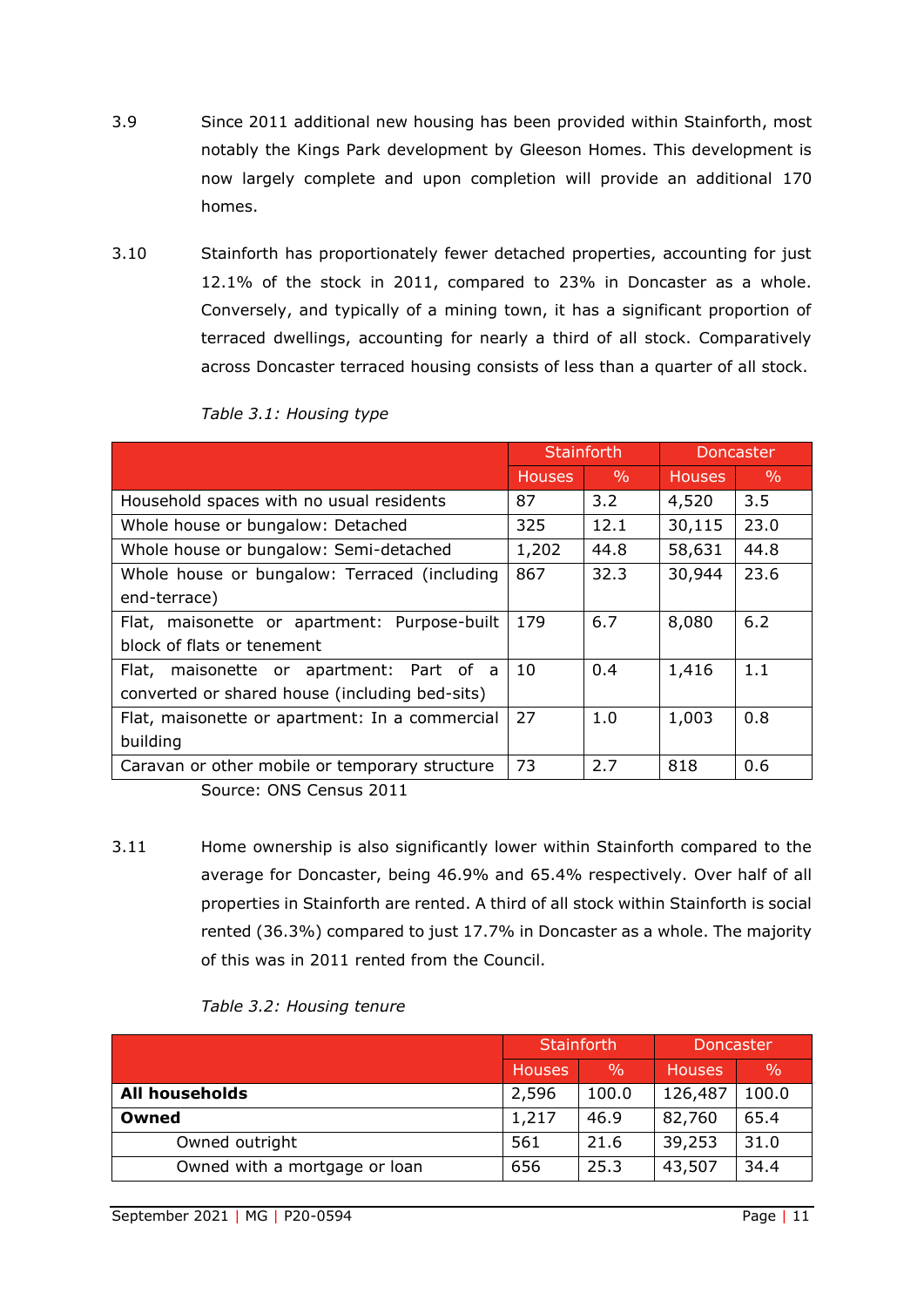| Shared ownership (part owned and part $ 4$ |     | 0.2  | 418    | 0.3  |
|--------------------------------------------|-----|------|--------|------|
| rented)                                    |     |      |        |      |
| <b>Social rented</b>                       | 942 | 36.3 | 22,403 | 17.7 |
| Rented from council (Local Authority)      | 834 | 32.1 | 19,173 | 15.2 |
| Other                                      | 108 | 4.2  | 3,230  | 2.6  |
| <b>Private rented</b>                      | 374 | 14.4 | 18,774 | 14.8 |
| Private landlord or letting agency         | 343 | 13.2 | 17,084 | 13.5 |
| Other                                      | 31  | 1.2  | 1,690  | 1.3  |
| Living rent free                           | 59  | 2.3  | 2,132  | 1.7  |

Source: ONS Census 2011

3.12 The data identifies that the rate of housing growth within Stainforth has been proportionately slower than the average for Doncaster. In addition, there is a significant proportion of terraced properties and rented properties compared to the Doncaster averages.

## **Doncaster Housing Needs Study, 2019**

- 3.13 The 2019 *Doncaster Housing Needs Study* (HNS), undertaken by Arc4 on behalf of the Council provides the most up to date assessment of district-wide need. It considers the need for affordable housing and the size, type and tenure of housing need for different groups within the community. A district wide household survey was undertaken as part of the HNS which was completed by 4,966 households. This survey usefully provides data at a sub-regional level, albeit this is largely confined to the Main Town of Stainforth, Dunscroft, Dunsville and Hatfield, rather than Stainforth itself.
- 3.14 The HNS provides a significant amount of data, some of which is relevant to this study. This can be distilled into four key areas:
	- Affordability;
	- Household size;
	- Aspiration and Expectation; and
	- House Moves

Each is considered in turn below.

#### **Affordability**

3.15 In terms of affordability the data suggests that house prices within the Main Town of Dunscroft, Dunsville, Hatfield and Stainforth is comparably affordable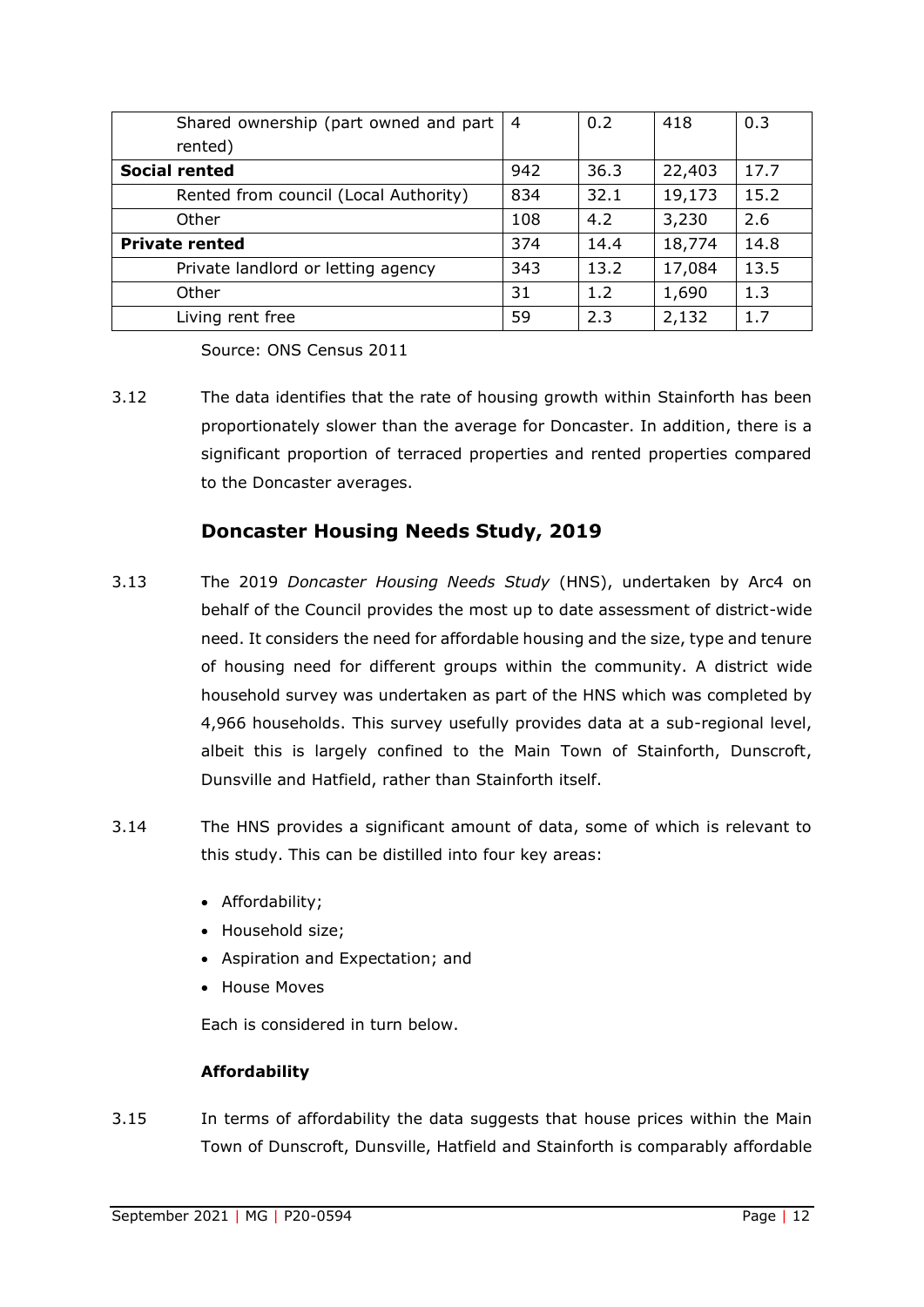to the borough average when compared to borough-wide incomes. However, the data also indicates that the price of property both locally and borough-wide is significantly less affordable for the residents of Dunscroft, Dunsville, Hatfield and Stainforth than the average resident. The reason for this is due to the lower incomes of those residing within the settlement. This is consistent with the high-level of social rented accommodation within Stainforth.





#### **House-size**

- 3.16 In addition to the census data identified in tables 3.1 and 3.2 above the HNS provides a significant amount of data regarding household size and composition. Once again, this provided at the level of the Main Town of Dunscroft, Dunsville, Hatfield and Stainforth.
- 3.17 In terms of dwelling size Dunscroft, Dunsville, Hatfield and Stainforth has a greater proportion of 3-bedroom properties and less one-, two- and four or more-bedroom properties than the average across Doncaster. It must, however, be recognised that these differences are not significant.

Source: 2019 HNS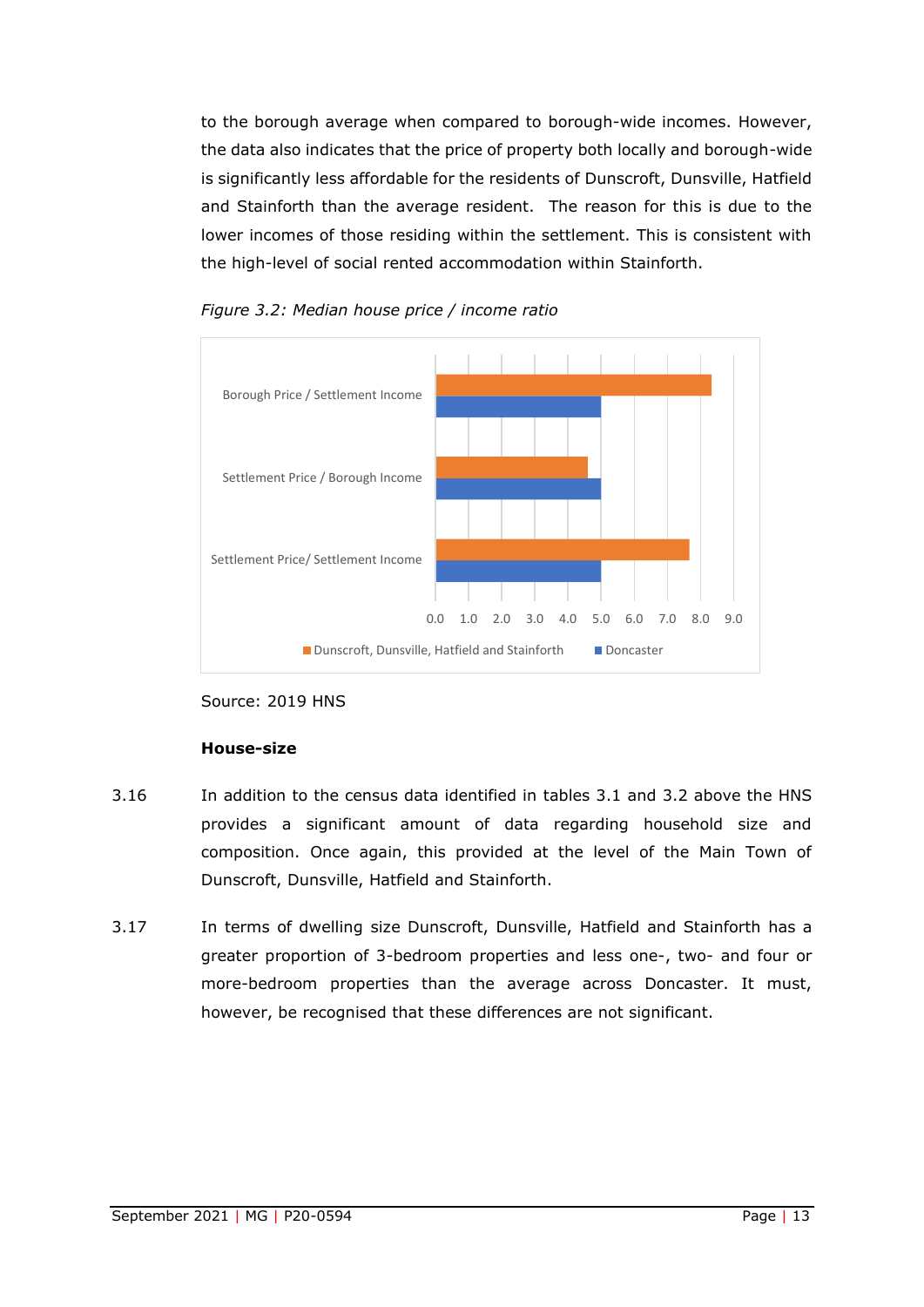



Source: 2019 HNS

3.18 The 2019 HNS analysis concludes<sup>14</sup> there is a particular need for three and four or more-bedroom houses across Doncaster as well as an increasing proportion of bungalows is identified. The findings for Dunscroft, Dunsville, Hatfield and Stainforth suggest a very similar pattern of need to the borough-wide requirement<sup>15</sup>.

#### **Aspiration and Expectation**

- 3.19 The 2019 HNS also provides analysis of aspirations and expectations of home movers within Doncaster. It noted that across the borough there is a particular aspiration from families for houses with three, four or more bedrooms (79% of families)<sup>16</sup>. In Dunscroft, Dunsville, Hatfield and Stainforth the aspiration for four or more bedrooms from those surveyed is higher with all families within the area surveyed aspiring to a three, four or more-bedroom property.
- 3.20 Of these families, 46.4% within Doncaster would like to move to a dwelling with 4 or more-bedrooms. In Dunscroft, Dunsville, Hatfield and Stainforth it is significantly higher at 81% of those surveyed.
- 3.21 In comparison to aspiration, 28% of those families across the borough would expect a move to a 4 or more-bedroom homes. In contrast within Dunscroft,

<sup>14</sup> 2019 HNS Paragraph 8.4

<sup>15</sup> 2019 HNS Table 7.10.

<sup>16</sup> 2019 HNS Paragraph 6.13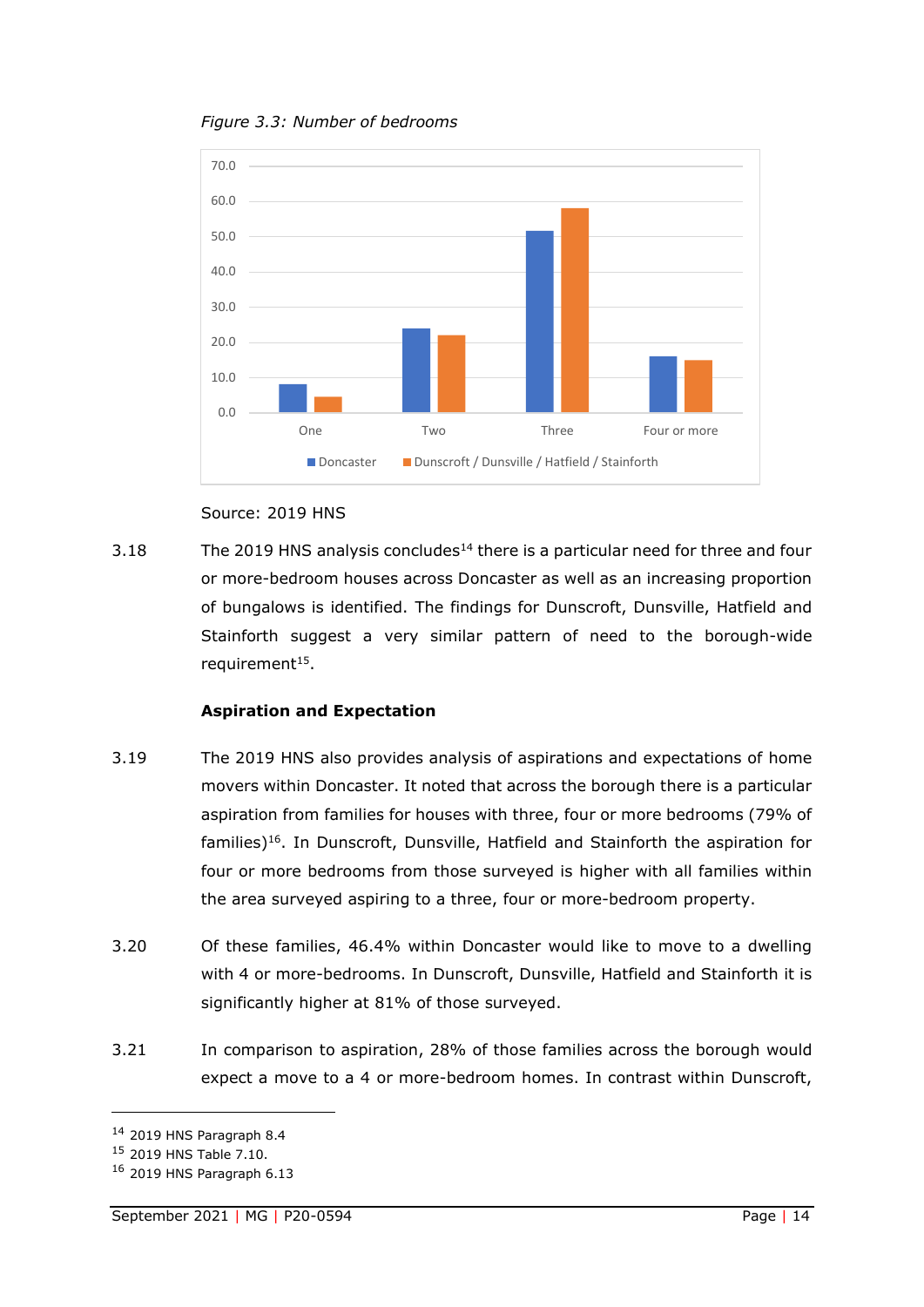Dunsville, Hatfield and Stainforth expectations are higher with 54% expecting to move to a 4 or more-bedroom home. Relatively few families aspire or expect to move to a flat and whilst 10.8% of those sampled in Doncaster expect to move to a bungalow, none of those sampled in Dunscroft, Dunsville, Hatfield and Stainforth expect or aspire to this<sup>17</sup>.

3.22 In relation to older households there are strong aspirations and expectations towards bungalows, 'other' property types which includes specialist provision and small flats across the borough<sup>18</sup> and in Dunscroft, Dunsville, Hatfield and Stainforth<sup>19</sup>.

#### **Home Moves**

- 3.23 The 2019 HNS identifies that from its household survey around 30.5% (around 39,600) of households had moved home in the preceding five years. Of these households, 76% had moved within the borough and 24% had moved into Doncaster borough. Within Dunscroft, Dunsville, Hatfield and Stainforth<sup>20</sup> the proportion of those moving intra-borough is slightly higher at approximately 81%. Conversely 19% of recent home movers in Dunscroft, Dunsville, Hatfield and Stainforth moved into the borough.
- 3.24 The proportion of recent movers who have moved within Dunscroft, Dunsville, Hatfield and Stainforth is also high at over 51%. This is one of the highest containment rates of home movers in any settlement across the whole of the borough. The next most significant settlement for recent home movers originating from Dunscroft, Dunsville, Hatfield and Stainforth is the neighbouring Main Town of Thorne and Moorends at approximately 15%. Discussions with the Town Council have identified that at least anecdotally this high containment appears to be due to emotional attachments to the area and wishing to 'stay local'.

 $17$  Table 6.1

<sup>18</sup> Paragraph 6.18

 $19$  Table 6.2

<sup>20</sup> Table 9.1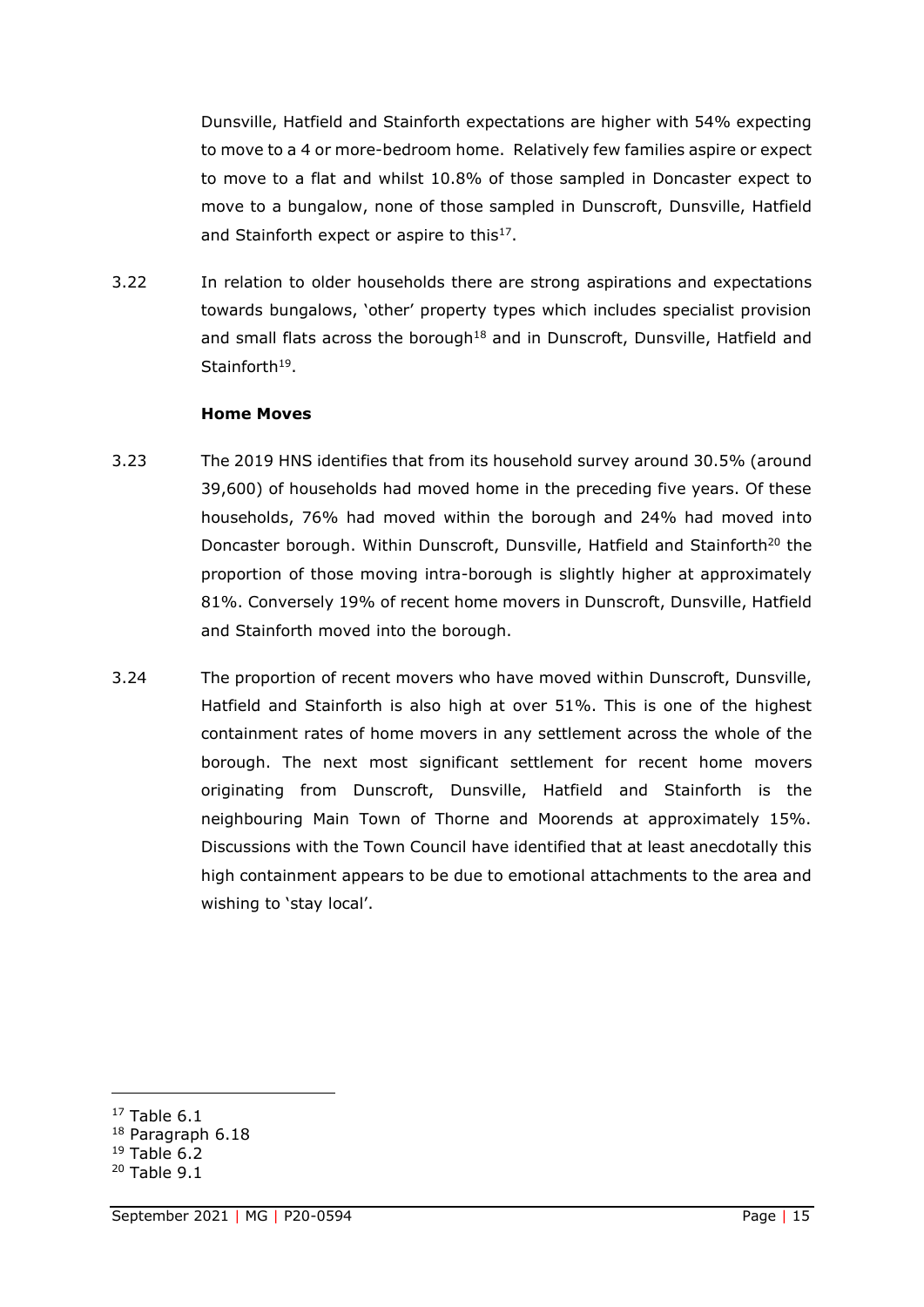#### *Figure 3.4: Origin of home movers to Dunscroft, Dunsville, Hatfield and Stainforth*



*Source: 2019 HNS*





#### Source: 2019 HNS

3.25 Similarly, those moving from Dunscroft, Dunsville, Hatfield and Stainforth the main destination outside of the area is the Main Town of Thorne and Moorends, closely followed by the Doncaster Main Urban Area and the villages.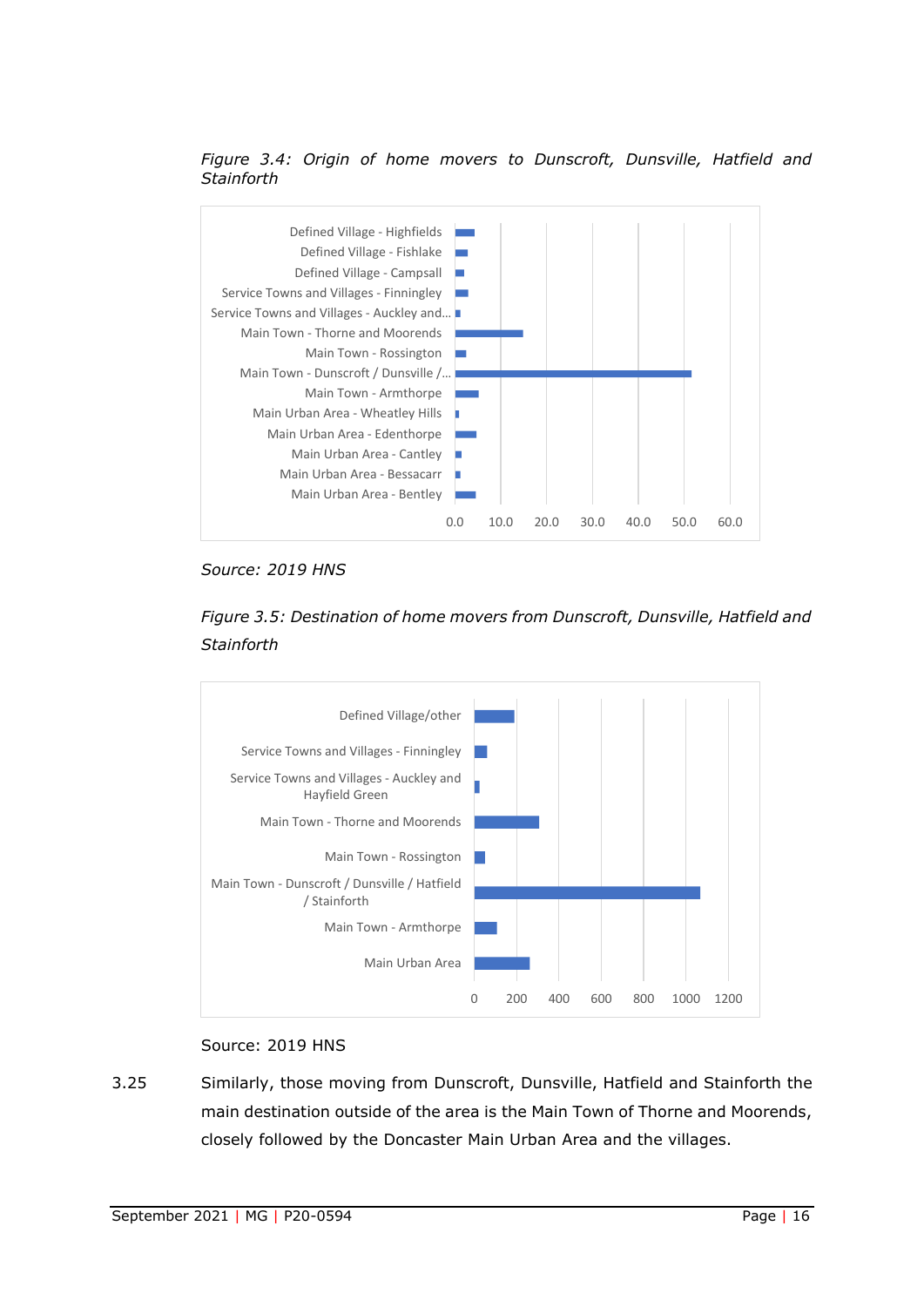## **Neighbourhood Plan Community Consultation**

- 3.26 Stainforth Town Council has undertaken consultation upon the NDP throughout 2018 and 2019. This involved a questionnaire, issues and options document and meetings with various community bodies. The questionnaire (question 9) specifically asked whether housing was appropriate on the old pit. Whilst the proposed location of the housing has since moved from the 'far end of the pit' between Kirton Lane and the railway line the response was a resounding 'yes'. With 85.6% of all respondents indicating they would support new housing on the old pit.
- 3.27 Support for housing on the Pithead site was also evident at an NDP Issues and Options workshop on  $27<sup>th</sup>$  October 2018. Comments relating to the provision of housing on this site at the workshop included:
	- Need for better quality housing as an option for local residents;
	- Currently very few 4 bed or detached properties;
	- Need to make sure we don't create a 'new' Stainforth area, separate from the existing community;
	- The new houses need to be connected to the pitgears too;
	- If the headgears are done up then it will be an attractive place to live, right next to the country park;
	- Will add an attractive area in Stainforth to live in;
	- Armthorpe is a good model of success, having residential next to the country park; and
	- It is important for Stainforth to have good housing so people who do well don't leave but remain local.
- 3.28 The re-siting of the housing allocation does address some of these issues. It ensures that the housing does not create a 'new' Stainforth area by situating the allocation directly adjoining the existing built-up area of Stianforth. The new development will need to integrate and create links with the existing settlement and the country park and pit head sites. The proposed new location is also more sustainable being closely related to the existing services and facilities within Stainforth and the railway station.

## **Discussion**

3.29 Stainforth has a youthful population with a higher proportion of those under 20 but has fewer in the older age groups categories compared to district and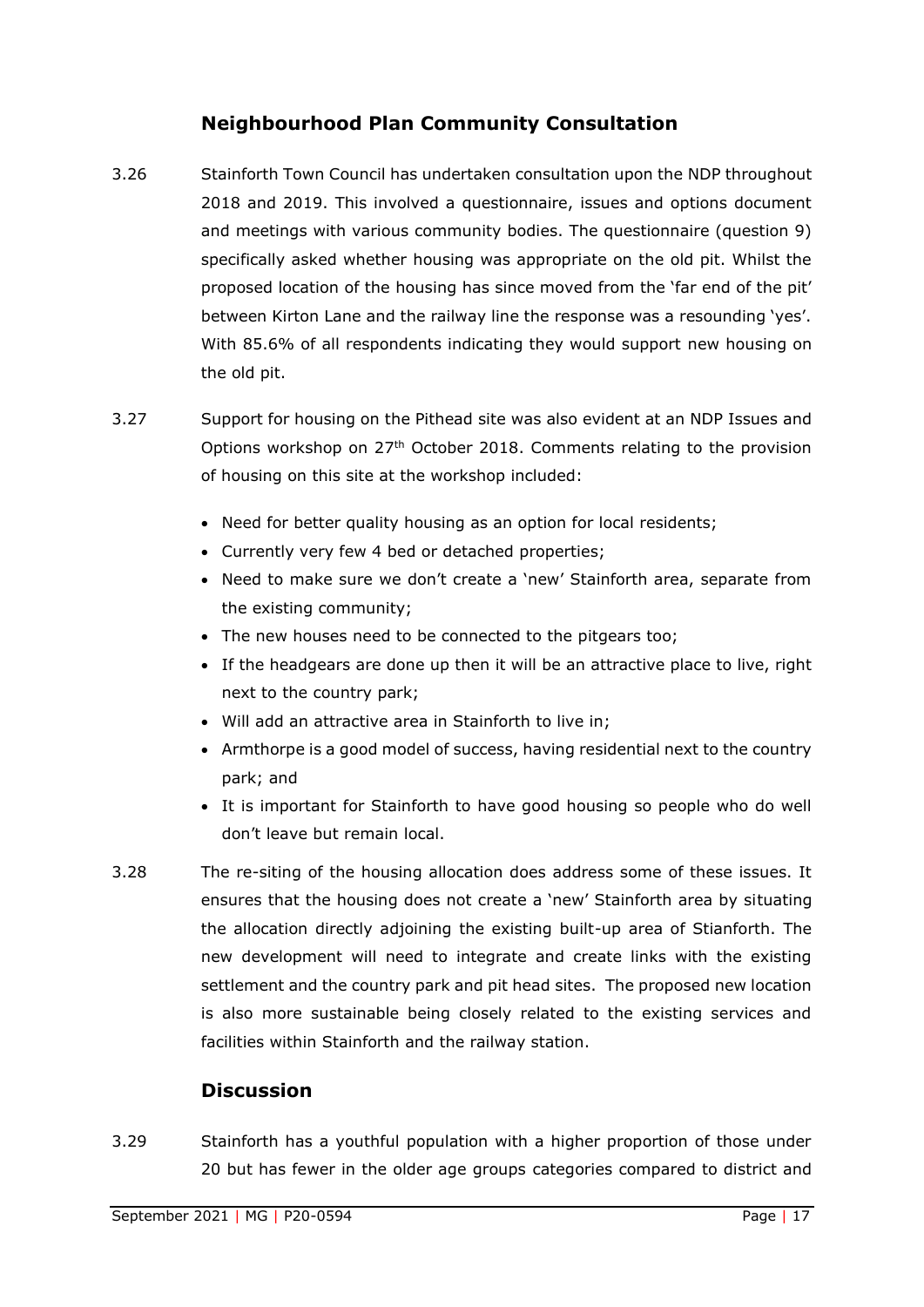national averages. Despite relatively strong population growth in recent years, there has been limited new housing provided when compared to the average for the borough.

- 3.30 The housing stock in Stainforth is dominated by semi-detached properties, this is in line with the borough average. It is, however, notable that there are significantly more terraced properties. Making up nearly a third of all houses. It is also notable that there is an abundance of rented properties (either social or private), making up over half of the properties in Stainforth in 2011.
- 3.31 Property sizes within Dunscroft, Dunsville, Hatfield and Stainforth are similar to the borough average. Indeed, the 2019 HNS identifies a need for three and four or more-bedroom houses as well as an increasing proportion of bungalows both for the borough as a whole and the settlement.
- 3.32 Affordability is identified as a particular issue for those living within Dunscroft, Dunsville, Hatfield and Stainforth. This is largely due to the lower incomes of residents within the area. Despite these apparent affordability challenges there remains a strong aspiration and expectation of those surveyed to move to a larger property with over half of all families anticipating being within a four or more-bedroom property in the future.
- 3.33 There is also a strong sense of self-containment within Dunscroft, Dunsville, Hatfield and Stainforth. Most of the property moves originating within the settlement remain within Doncaster (81%) with over half of those remaining within Dunscroft, Dunsville, Hatfield and Stainforth. Of those that move out of the area the majority move to neighbouring towns and villages within the borough. It is notable that the most popular moves outside of Dunscroft, Dunsville, Hatfield and Stainforth is to neighbouring North East Doncaster area of Thorne. Further suggesting a strong desire to remain local to the area. The NDP consultation undertaken by the Town Council provides anecdotal evidence of the more affluent residents from Stainforth moving out of the town to find more appropriate and 'aspirational' properties in neighbouring settlements.
- 3.34 Given this strong desire and expectation to move to larger homes within the same area it is perhaps unsurprising that there is strong support for new homes on the former Hatfield Main Colliery as identified through the consultation on the Neighbourhood Plan. If families and older age groups are to be retained within the area it is imperative that additional new housing is provided.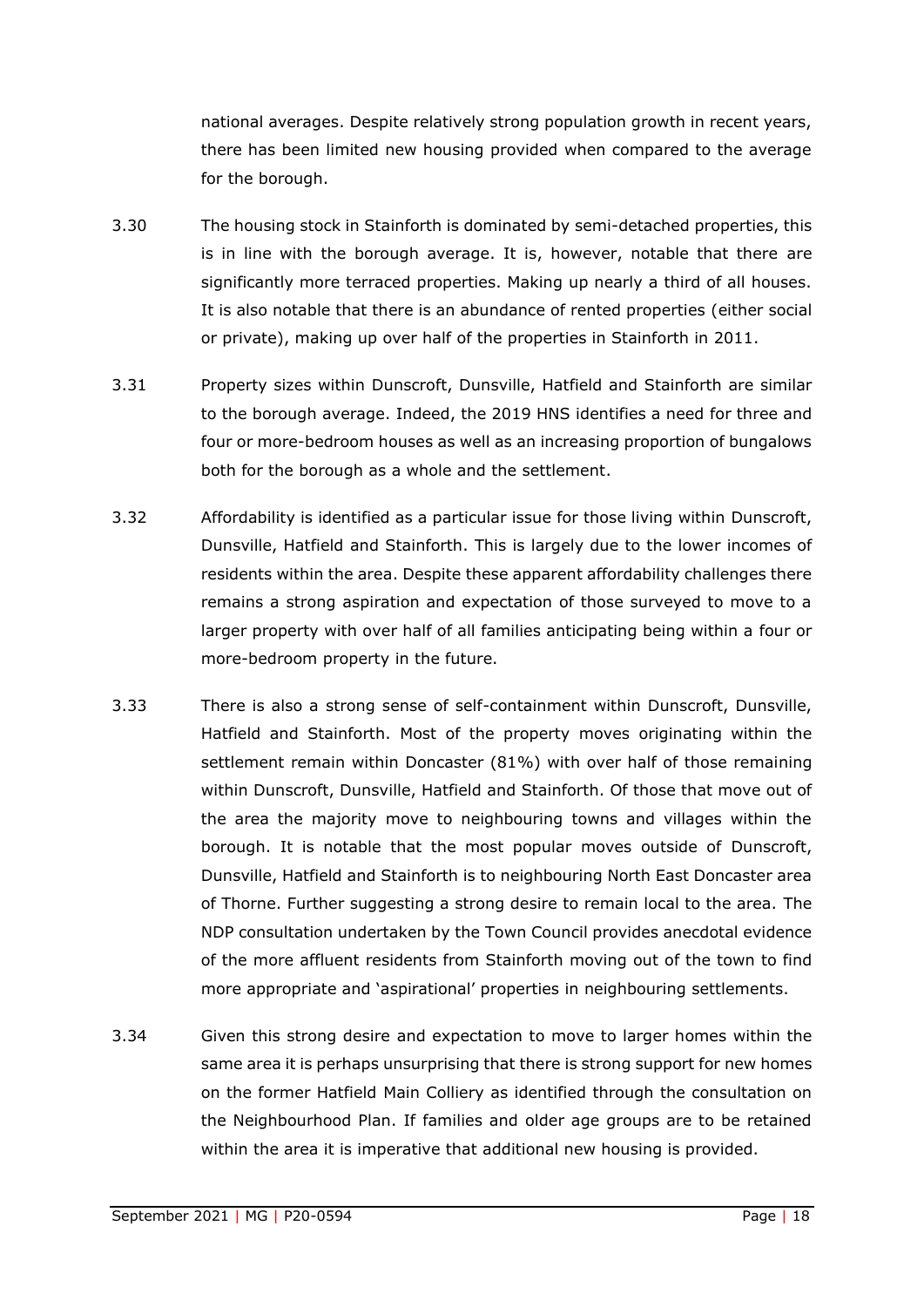3.35 It is equally important that the housing provided meets the needs of the residents of Stainforth, particularly given the aspiration for larger homes but the affordability issues apparent within the town. The NDP and NDO will need to provide a clear steer on the relevant mix of house types on the proposed allocation. This should include larger 'aspirational' family housing. However, to ensure that the needs of current Stainforth residents are being met it is recommended that the provision of local housing need assessment is made a condition of any detailed application for the site. This assessment will need to consider the appropriate mix of house type and size given the identified needs within the Stainforth NDP area. This work should be undertaken in collaboration with the Town Council.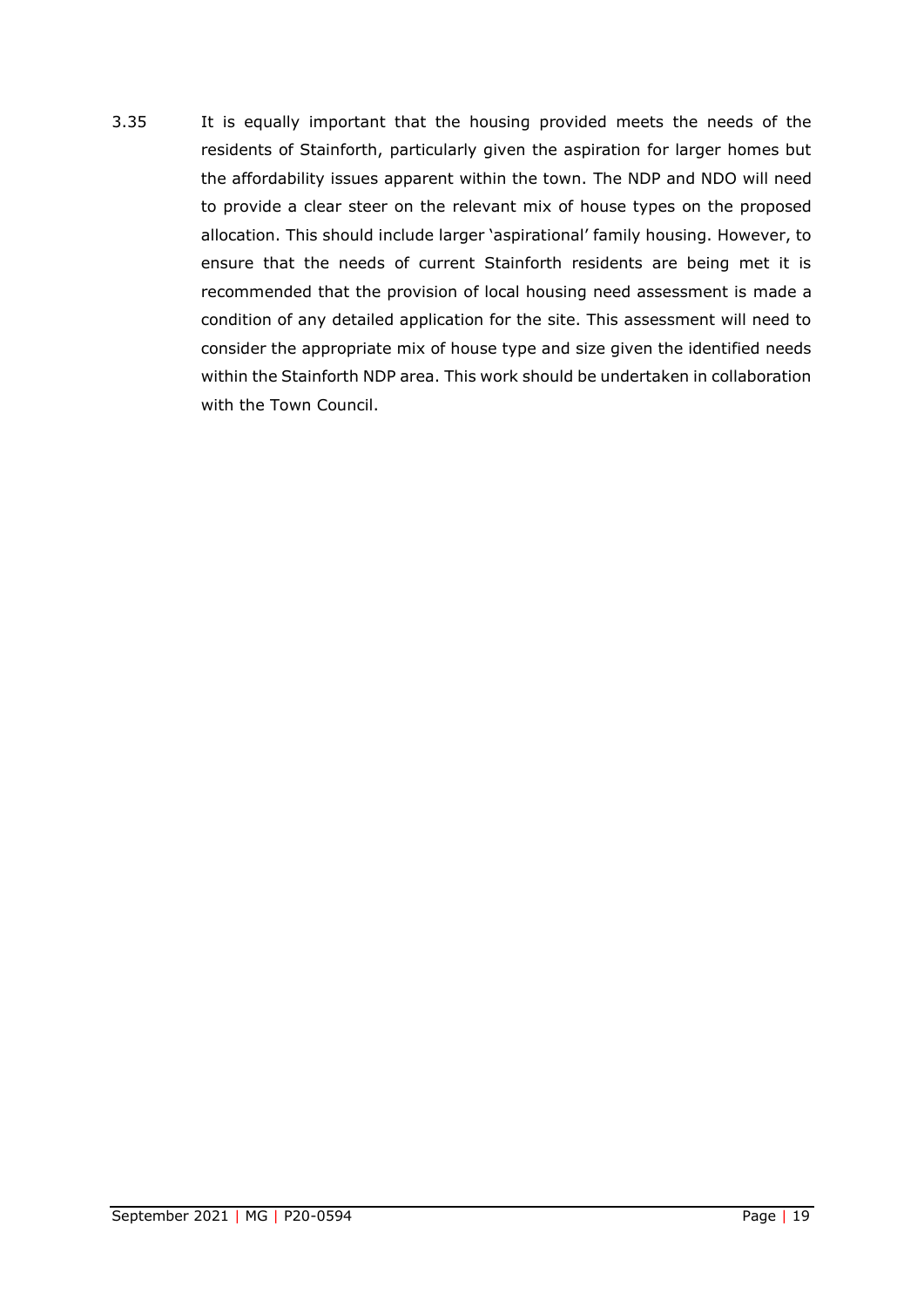## <span id="page-21-0"></span>**4.0 Unity Regeneration Project**

- 4.1 The Unity Regeneration Project is stated as an ambitious project which aims to deliver 7,000 new jobs to the region through a wide range of employment opportunities and create a new community for South Yorkshire, transforming some of the most challenged wards in Doncaster<sup>21</sup>. Unity will be transformational by stimulating economic regeneration, promoting social inclusion and improving the health and wellbeing of people living in the area through access to quality community and leisure spaces.
- 4.2 As discussed earlier in this report Policy 69 of the Local Plan refers to the Unity Regeneration Project. This is a Strategic Policy and as such the NDP should be in general conformity with the policy.
- 4.3 The policy covers a large area between Stainforth, Dunscroft, Dunsville and Hatfield, including the former Hatfield Colliery site which sits within the neighbourhood plan area. The policy identifies that the site will be a new mixed-use development consisting of up to 3,100 homes with at least 1,015 anticipated to be delivered within the plan period. Table H1(E) of the Doncaster Local Plan identifies the rate at which this is anticipated to be delivered. This is replicated below.

| Years           | 2018-2023 | 2023-2028 | 2028-2033 | 2033-2035 | plan<br>Beyond |
|-----------------|-----------|-----------|-----------|-----------|----------------|
|                 |           |           |           |           | period         |
| <b>Delivery</b> | 175       | 350       | 350       | 140       | 2,085          |
| (dwellings)     |           |           |           |           |                |

Source: Doncaster Local Plan MM

4.4 To date there is outline permission (ref: 15/01300/OUTA) for a mixed-use development comprising residential development (3100 units), community facilities, industrial and logistical development, commercial development and a local centre with associated infrastructure and details of access. This permission was granted on  $21^{st}$  April 2017. Whilst some elements, such as the primary road infrastructure, now have detailed permission, none of the housing has been delivered or benefits from reserved matters consent. It is, therefore, difficult to envisage how 175 dwellings will be delivered by 2023. It is, however,

<sup>21</sup> Unity website http://unity-yorkshire.com/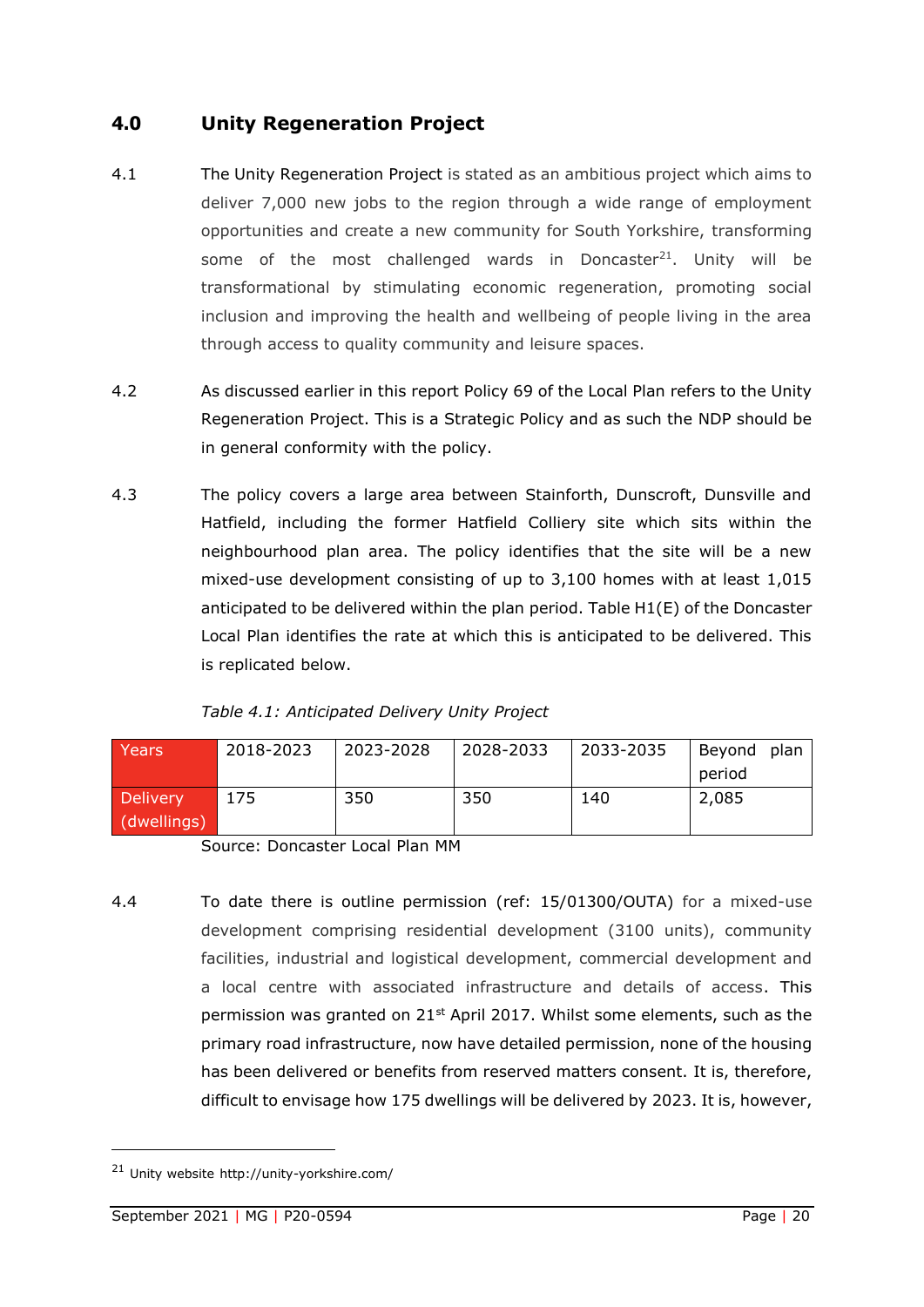recognised that the Local Plan examining inspector did not seek to challenge this assumption.

- 4.5 Some elements of the extant Unity Regeneration Project permission fall within the area covered by the NDP. This is mainly around the colliery site and the Stainforth and Keadby Canal.
- 4.6 The phasing plan, submitted alongside the outline application indicates some residential parcels are anticipated to be delivered in the plan period within the Unity Life area around the canal. However, the vast majority of the initial phases of the residential development are identified to be delivered in Unity Town and Unity Living which are more closely linked with Dunsroft and Hatfield. However, neither the indicative masterplan nor phasing plan identify the number of dwellings anticipated in each parcel prior to 2035.
- 4.7 It is, therefore, unclear how many homes will be delivered within and immediately adjacent to Stainforth by the outline permission during the Doncaster Local Plan period, up to 2035.
- 4.8 The circa 210 homes proposed to be delivered within the NDP area represents just 7% of the 3,100 dwellings identified in Policy 69 and within the outline application. It is noted that the Doncaster Local Plan (paragraph 16.85) identifies that:

*"Unity will provide a total of 3,100 homes but delivery is currently conditioned to no more than 1200 homes up to 2028 in line with the previous Development Plan for Doncaster. The Local Plan assumes a build-out rate for the project of 1,015 new homes within the plan period to 2035 (and 595 by 2028) so is significantly less than the condition allows for at present by around 50%. Nevertheless, we would support applications to vary this condition (and so increase the supply of land to address the target) provided:* 

- *there is evidence (primarily from completions) that the number of houses sought could be delivered in the proposed new timescale; and*
- *the proposed amendment would not undermine delivery against Local Plan targets for other towns and villages. We would expect any such amendments to be incremental as development progresses."*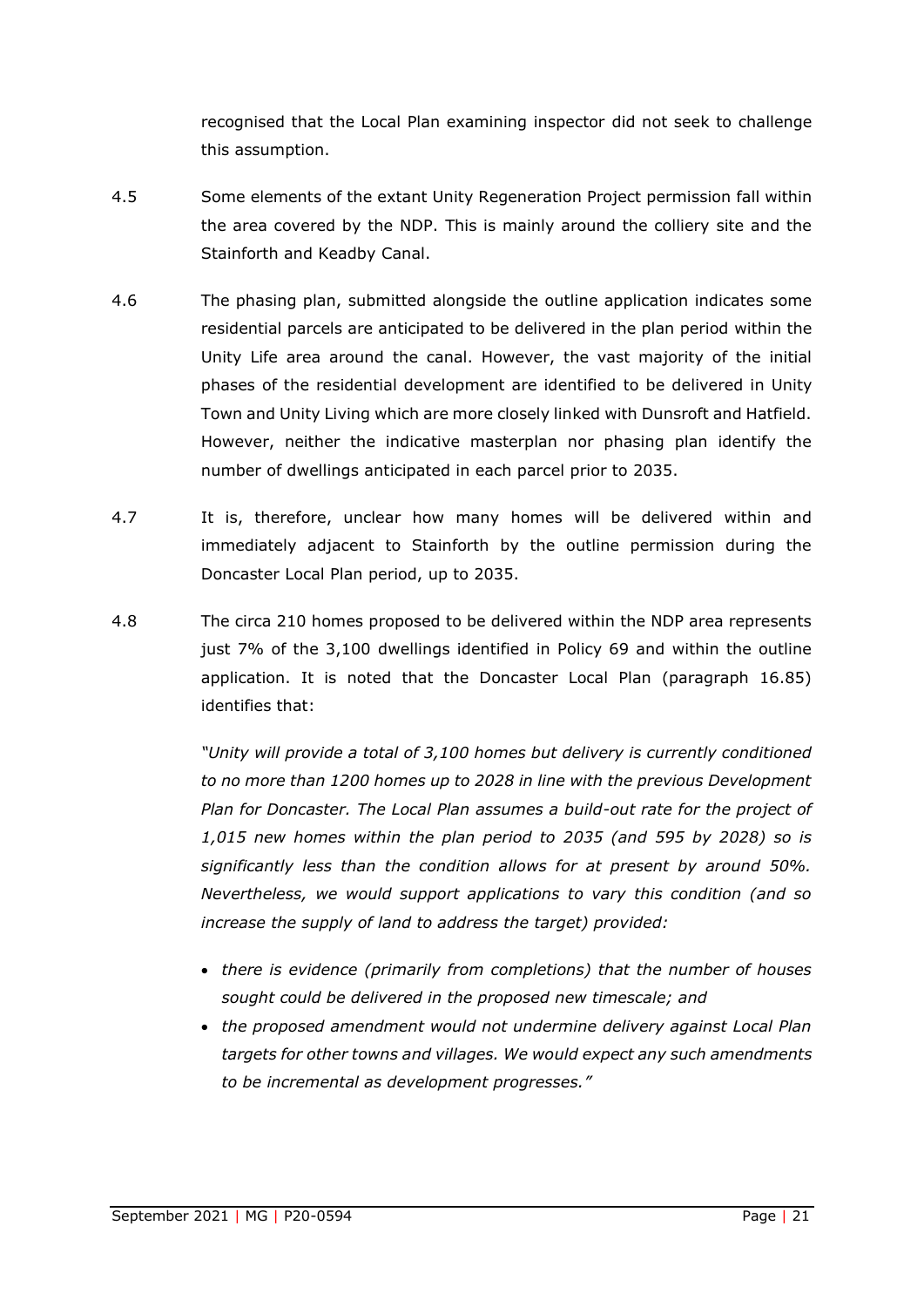

Source: Unity Planning Permission (15/01300/OUTA)

4.9 Whilst the condition relating to the outline approval is not relevant to the site proposed to be allocated for housing in the NDP it is notable that even if all of the circa 210 dwellings proposed to be allocated within the NDP were to be delivered by 2028, which appears unlikely, the threshold of development within the area would not be exceeded. Table 4.2 provides a potential build out trajectory of the site. This is based upon the Council's assumptions that large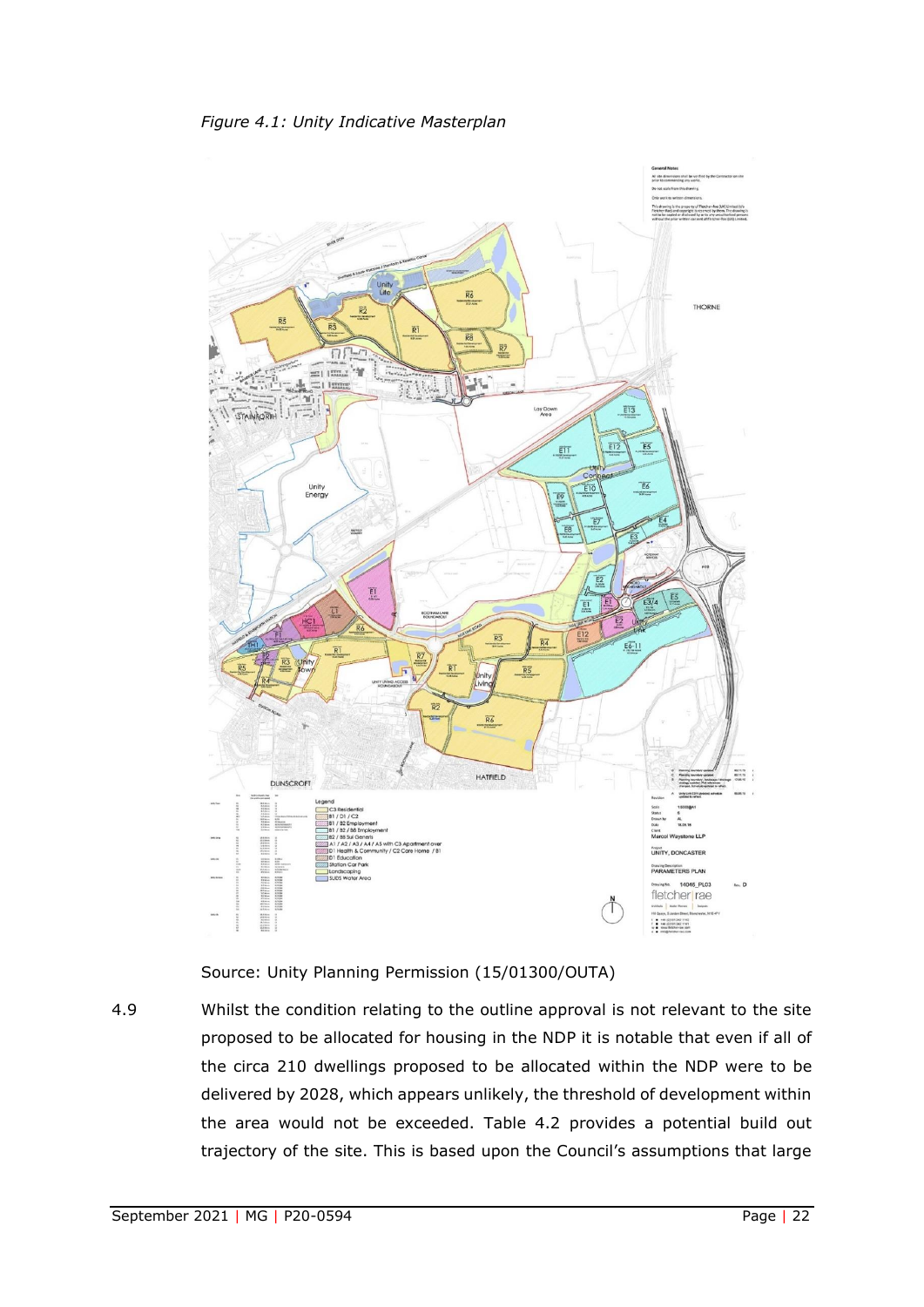sites can deliver up to 70dpa<sup>22</sup>. The trajectory is based upon the assumption that the NDO is 'made' in 2022 and detailed planning and site preparation takes 24 months. Furthermore, if this trajectory is exceeded the plan supports additional growth over the plan period, providing certain conditions are met.

- 4.10 In conclusion, there remains some uncertainty as to when the residential development will occur within and around Stainforth as identified by the Unity Regeneration Project. It is, however, recognised that the trajectory for delivery at Unity was not challenged during the recent examination of the Local Plan.
- 4.11 The masterplan for the scheme is indicative and as such is subject to change. Furthermore, a significant proportion of the residential development is peripheral to the settlement of Stainforth. The addition of an additional 500 homes through the NDP would not only conform with the general principles of Policy 69 but also would not interfere with the wider delivery.

|                 |      |             |             |     | $\sim$ 0.000 $\sim$ 0.000 $\sim$ 0.000 $\sim$ 0.000 $\sim$ 0.000 $\sim$ 0.000 $\sim$ 0.000 $\sim$ 0.000 $\sim$ 0.000 0.000 0.000 0.000 0.000 0.000 0.000 0.000 0.000 0.000 0.000 0.000 0.000 0.000 0.000 0.000 0.000 0.000 0.000 0.000 0.000 0. |     |     |     |      |      |
|-----------------|------|-------------|-------------|-----|-------------------------------------------------------------------------------------------------------------------------------------------------------------------------------------------------------------------------------------------------|-----|-----|-----|------|------|
| Year            | 2022 | $\mid$ 2023 | $\mid$ 2024 |     | 2025   2026   2027   2028   2029                                                                                                                                                                                                                |     |     |     | 2030 | 2031 |
| Delivery        | - 0  |             | 70          | 70  | 70                                                                                                                                                                                                                                              | 70  | 70  | 70  | 70   |      |
| Cumulative      | - 0  |             | 70          | 140 | 210                                                                                                                                                                                                                                             | 280 | 350 | 420 | 490  | 500  |
| <b>Delivery</b> |      |             |             |     |                                                                                                                                                                                                                                                 |     |     |     |      |      |

| Table 4.2: Potential Delivery of the Proposed Housing Allocation |  |  |  |  |
|------------------------------------------------------------------|--|--|--|--|
|------------------------------------------------------------------|--|--|--|--|

<sup>&</sup>lt;sup>22</sup> Doncaster MBC (2020) Doncaster Local Plan Topic Paper 4: Housing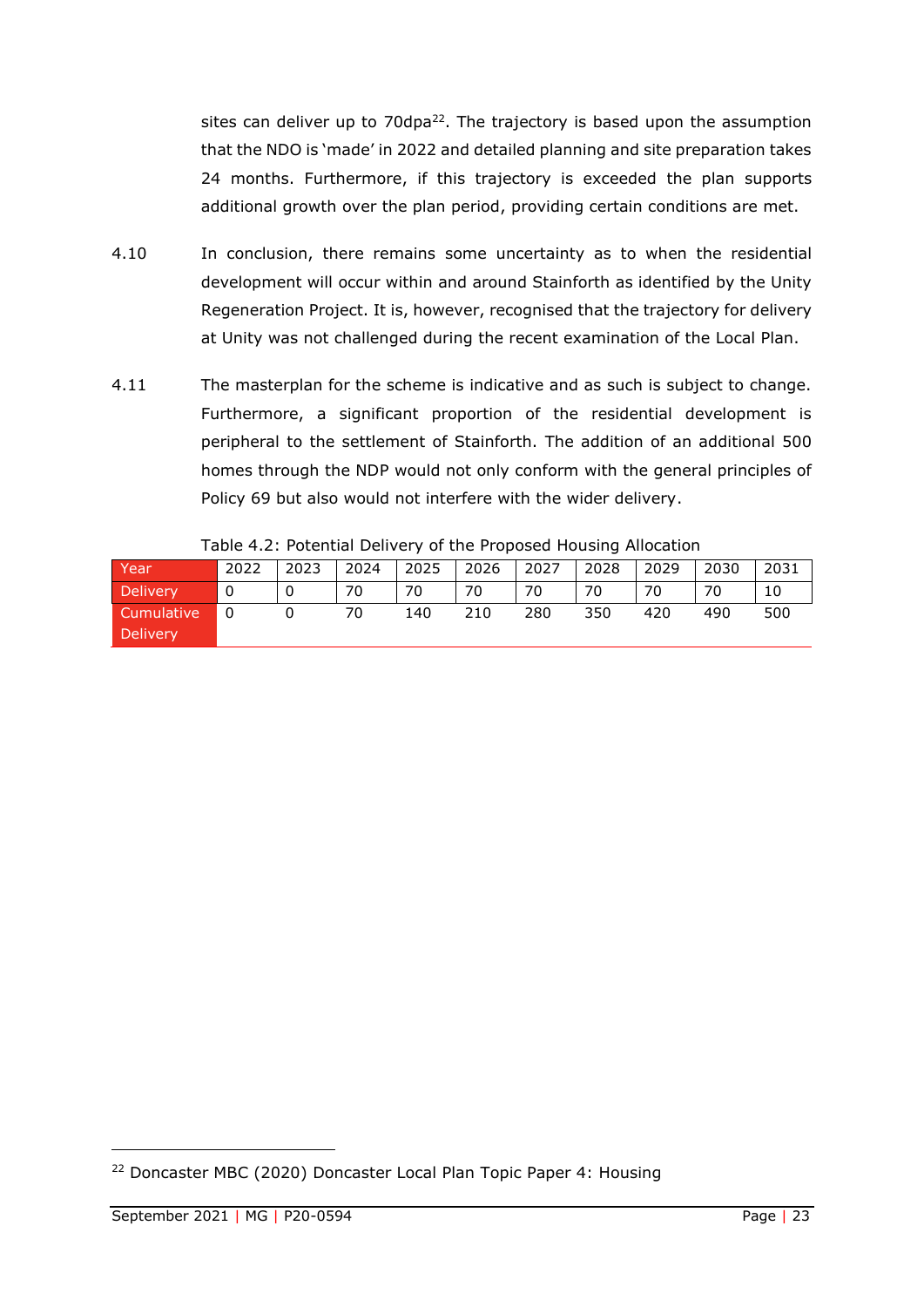## <span id="page-25-0"></span>**5.0 Former Hatfield Main Colliery Regeneration**

- 5.1 Stainforth is intrinsically linked to its mining heritage. Prior to the sinking of the pit, Stainforth was primarily an agricultural area. Once the colliery was sunk in 1911, Stainforth expanded and by 1930 there were 3600 people working in Stainforth, and many houses, shops and entertainment facilities were built. The colliery was indeed the most significant development in Stainforth in recent times and its winding down and eventual closure in July 2015 brought about massive deprivation and led to generations of unemployment.
- 5.2 The town has some of the worst areas of deprivation in the country, being ranked within the 5% most deprived areas nationally<sup>23</sup>. Particular areas of concern within the deprivation indices relate to: income, employment, education, childhood obesity, child poverty, and crime. The town also suffers from a poor perception which is not aided by the abandoned colliery. The need for change is clear and the former colliery provides a focus for regeneration and revitalization of the town which celebrates its past.
- 5.3 The Town Council has identified the regeneration and redevelopment of the former colliery site as a key priority. The responses to the consultation upon the Neighbourhood Development Plan identified the importance of bringing the Colliery back into meaningful use. Key aspirations for the former colliery are the creation of a country park, community space, small business units and retention and on-going maintenance of the listed headstocks.
- 5.4 Through the consultation upon the Neighbourhood Plan the inclusion of new housing was also welcomed. The proposed location of the housing is adjacent to the existing settlement boundary of Stainforth and near the railway station, ensuring it is sustainably located. An indicative masterplan has been provided which identifies that the development of circa 210 dwellings can be delivered. Whilst elements of the overall site is identified as being within flood zone 3 which benefit from flood defences, the indicative masterplan identifies that the residential development can be delivered outside of this area (see NDO).

<sup>23</sup> MHCLG, 2019 Indices of Deprivation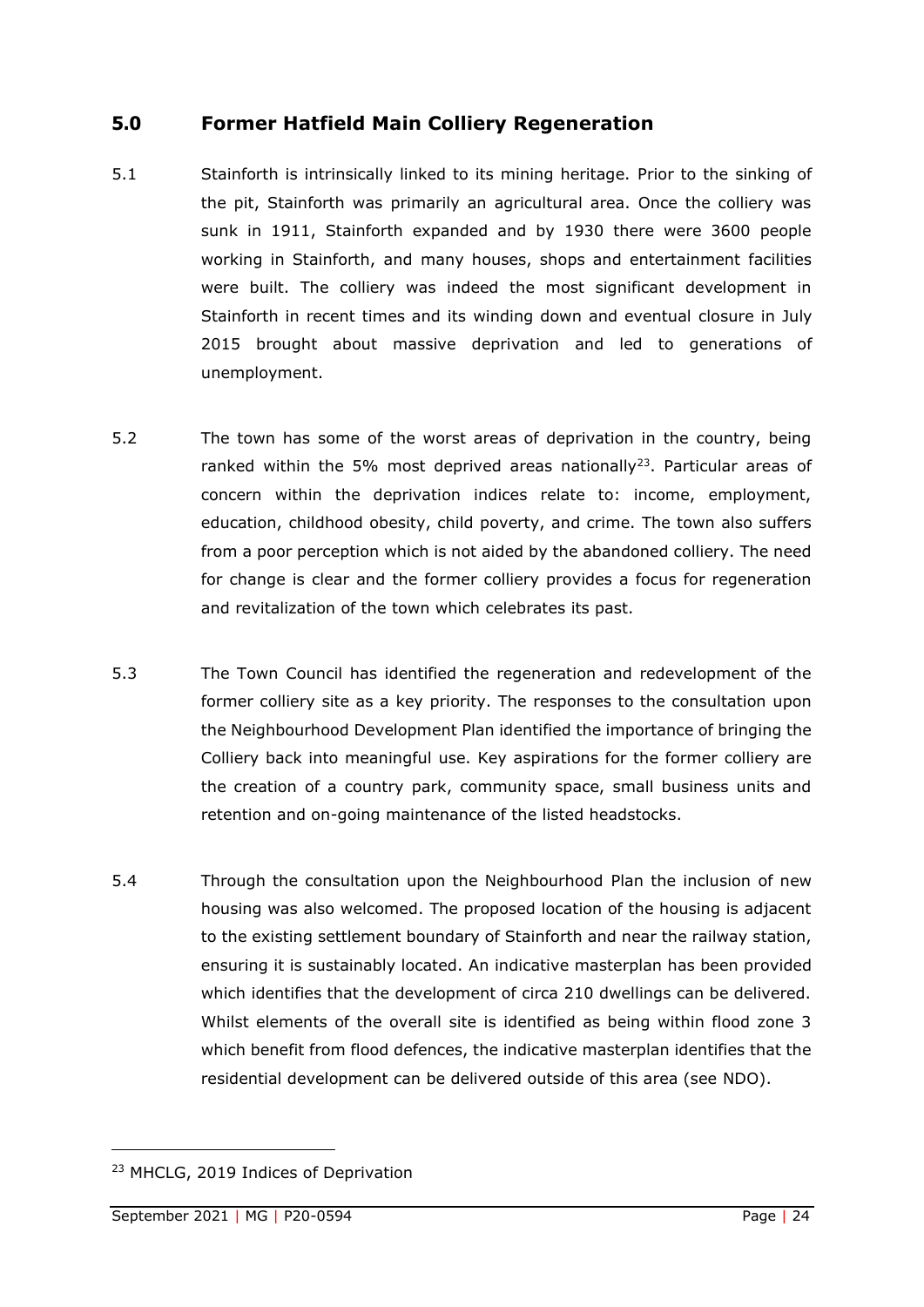5.5 Whilst housing was considered appropriate through the consultation its provision will also assist in delivery the key aspirations of the Town Council and community for this site. Funding from various sources including the Towns Fund has been sought and secured this will provide a significant proportion of the funding required to enable the Town Council and community to deliver the country park and preservation of the headstocks. The development of housing will provide further enabling funding for the scheme and on-going maintenance.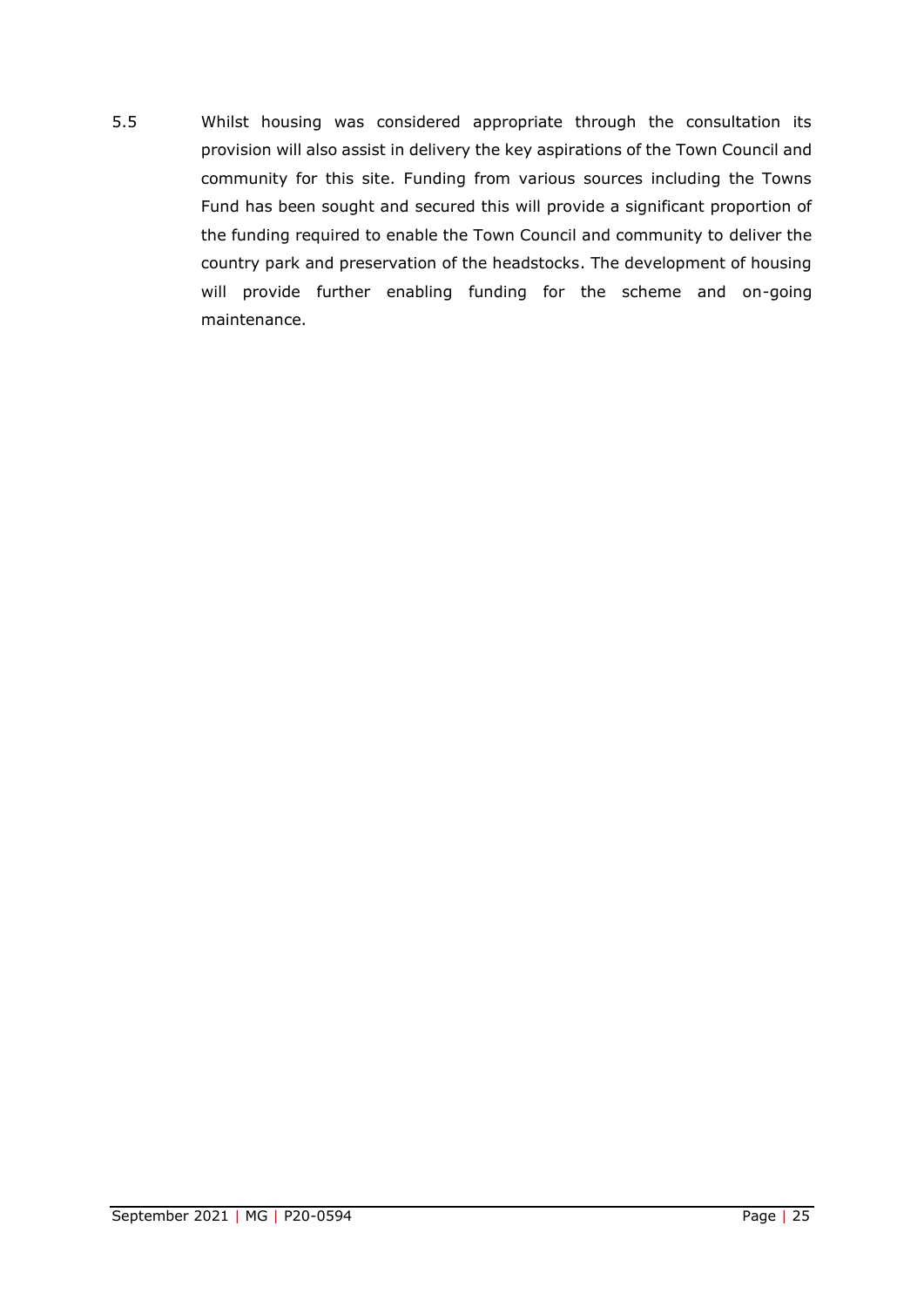## <span id="page-27-0"></span>**6.0 Sequential Approach to Site Selection**

- 6.1 Housing development which is linked to the regeneration of the former Colliery site, creation of a country park and restoration and retention of the pit gears is the preference for the Town Council. However, several other possible sites have been considered for housing.
- 6.2 These sites have been drawn from the Council's 'Call for Sites' exercise conducted as part of the preparation of the Local Plan. In addition, a separate 'Call for Sites' exercise has been undertaken as part of the development of the NDP. Finally, other localities on the former Colliery site have also been considered. The following section provides commentary upon these known reasonable alternative sites.

### **Doncaster Local Plan Call for Sites**

- 6.3 During the production of the Doncaster Local Plan a formal 'Call for Sites' exercise was undertaken between October and December 2014. Following this formal consultation, the Council allowed further sites to be submitted which were added to the 'pool' of sites. A total of 10 sites were submitted. One of these sites (reference 418) is now identified as allocation MIX03 which is the Unity Project, Hatfield-Stainforth. Large swathes of this allocation already benefit from consent. It also includes the proposed neighbourhood plan housing allocation.
- 6.4 One of the other sites (ref:388 Kirton Lane, Stainforth) is identified as Open Space (policies 26 and 27). The Doncaster Council Open Space Audit identifies this area as informal open space (ref: 814). Given this is now a formal designation in the Local Plan this site has not been considered further. The Doncaster Council 2019 Site Selection Methodology identifies the reasons why each of these sites were discounted, this is summarised in the table below. All these previously identified reasons for discounting these sites persist. It is, therefore, not considered appropriate to consider them for inclusion within the NDP.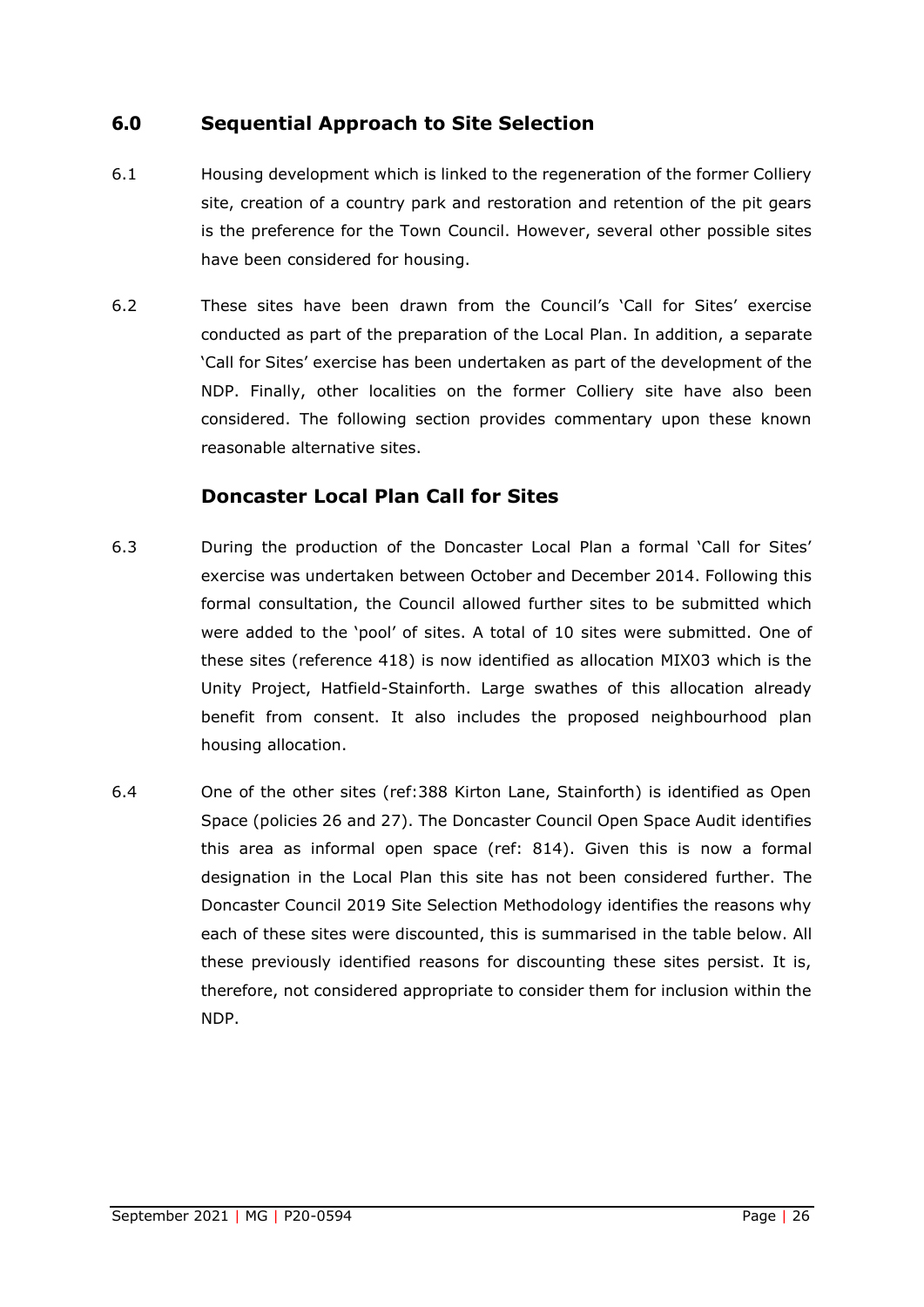| Reference | <b>Address</b>                  | Gross<br>Site Area | Reason for discounting  |
|-----------|---------------------------------|--------------------|-------------------------|
|           |                                 | (Ha)               |                         |
| 027       | 4.5 Acre Field, Doncaster       | 0.6                | Flood Zone 3            |
|           | Road, Stainforth                |                    | Potential Access Issues |
| 097       | Kirton<br>Land<br>at<br>Lane,   | 0.7                | Flood Zone 3a           |
|           | Stainforth                      |                    |                         |
| 230       | Oldfield<br>at<br>Land<br>Lane, | 3.2                | Isolated development    |
|           | Stainforth                      |                    |                         |
| 346       | Robinsons, Oldfield<br>Lane,    | 1.5                | Flood Zone 3a           |
|           | Stainforth                      |                    |                         |
| 348       | Oldfield Lane, Stainforth       | 3                  | Flood Zone 3a           |
| 378       | Doncaster Road, Stainforth      | 18                 | See 027                 |
| 457       | off<br>Waggons<br>Way,<br>Land  | 0.5                | Flood Zone 3a           |
|           | Stainforth                      |                    |                         |
| 1008      | 8 Acre Field, Townend Farm,     | 3.4                | Flood Zone 3a           |
|           | Ramskir Lane, Stainforth        |                    |                         |

#### *Table 6.1: Stainforth Site Selection*

## **Stainforth Neighbourhood Development Plan 'Call for Sites'**

- 6.5 A 'Call for Sites' consultation for sites within the Stainforth Neighbourhood Plan area took place between  $26<sup>th</sup>$  July and  $3<sup>rd</sup>$  September 2021. This process provided just one submission. This related to the need to adopt a section of highway to retain and attract further businesses to an existing employment location.
- 6.6 No further submissions relating to housing were submitted as part of this exercise.

## **Conclusions**

6.7 A thorough investigation of other potential sites for housing has been undertaken considering evidence collected as part of the Doncaster Local Plan and a separate 'Call for Sites' exercise undertaken as part of the NDP. Neither provided any additional appropriate housing sites. The identified site upon the former colliery is, therefore, considered the most appropriate. This has the added advantage of assisting the Town Council and the community of Stainforth to realise their ambitions for the former colliery site.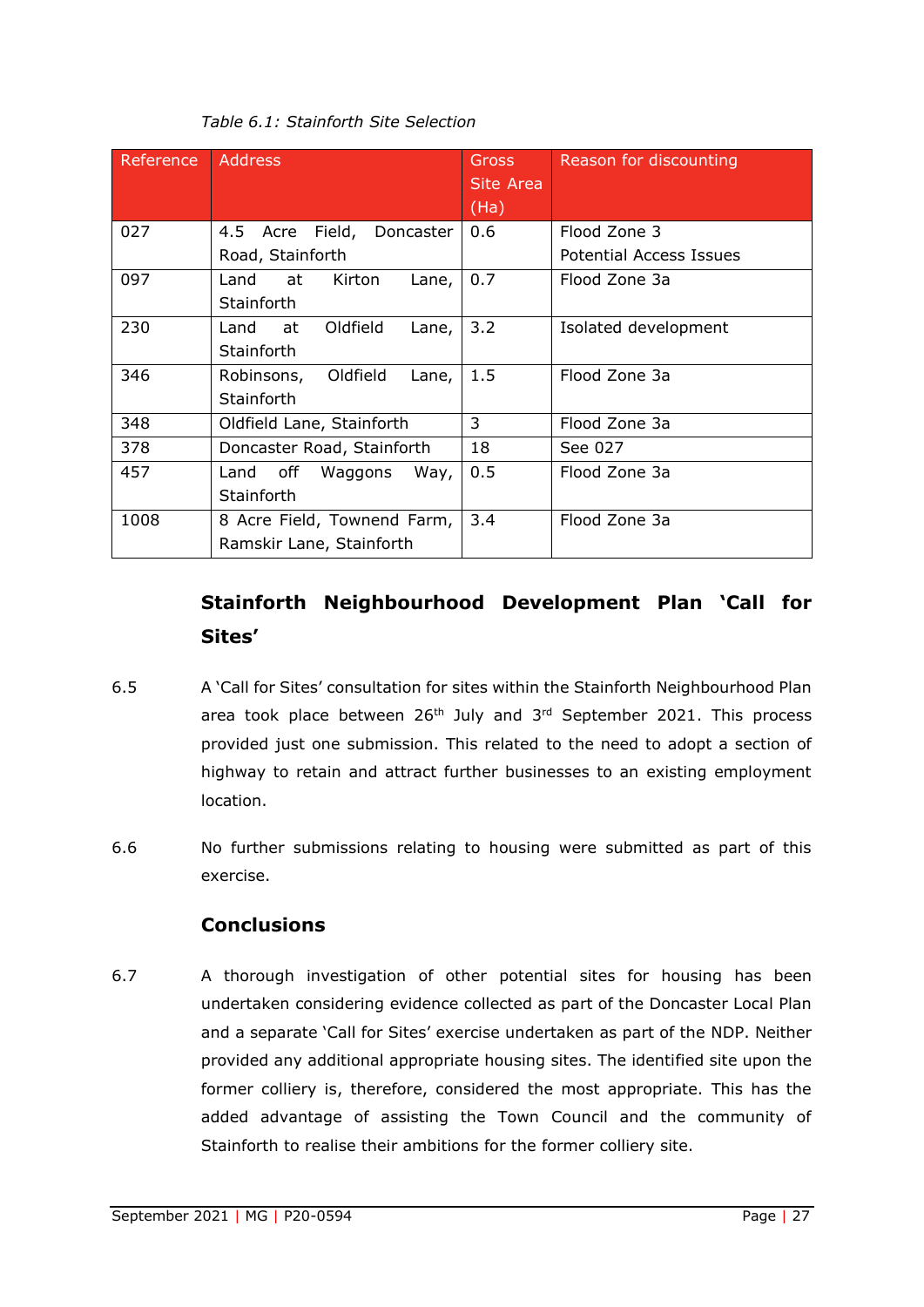## <span id="page-29-0"></span>**7.0 Bringing the Evidence Together**

- 7.1 The national policy context is supportive of Neighbourhood Plans planning for growth and exceeding targets where possible. The Local Plan also identifies that additional housing growth can occur within Neighbourhood Plans providing it remains in general conformity with strategic policies.
- 7.2 In terms of the strategic policies in the Doncaster Local Plan the housing requirement (Policy 2) is a minimum requirement, Stainforth, Dunscroft, Dunsville and Hatfield is identified as a 'Main Town' and as such is a location for growth. Furthermore, the proposed housing site sits within the area covered by Policy 69 of the plan which identifies that the Unity Regeneration Project is a mixed-use site, including residential.
- 7.3 Whilst the current outline application and indicative masterplan do not include the area identified for housing within the NDP neither do they preclude it. There is also significant uncertainty regarding when housing will be delivered in and around Stainforth through the extant outline permission.
- 7.4 It is, therefore, concluded that further housing on the site identified would not be in conflict with either national policy, the Doncaster Local Plan nor the extant outline permission. Providing this development is complementary to the overall aims of the Unity Regeneration Project and the needs of Stainforth.
- 7.5 There is a clear statement that the Unity Regeneration Project, as included in the outline permission, aims to 'create a new community' and provide significant new jobs. It is, however, unclear whether the new homes to be provided will meet the needs of the current population of Stainforth, particularly given the affordability issues discussed in section 3 of this report. The data provided by the 2019 HNS is clear that most movers within Stainforth and the wider Main Town wish to stay in this locality. It is, therefore, important that the housing provided meets their needs.
- 7.6 There is a clear aspiration and expectation of those living within the area to have larger homes with many families seeking 4 or more bedrooms and older age groups seeking bungalows. Stainforth currently has a plethora of rented accommodation. The NDP consultation identifies there is a lack of aspirational properties within the area which leads to a 'drain' of residents from Stainforth seeking opportunities elsewhere once they become financially secure. The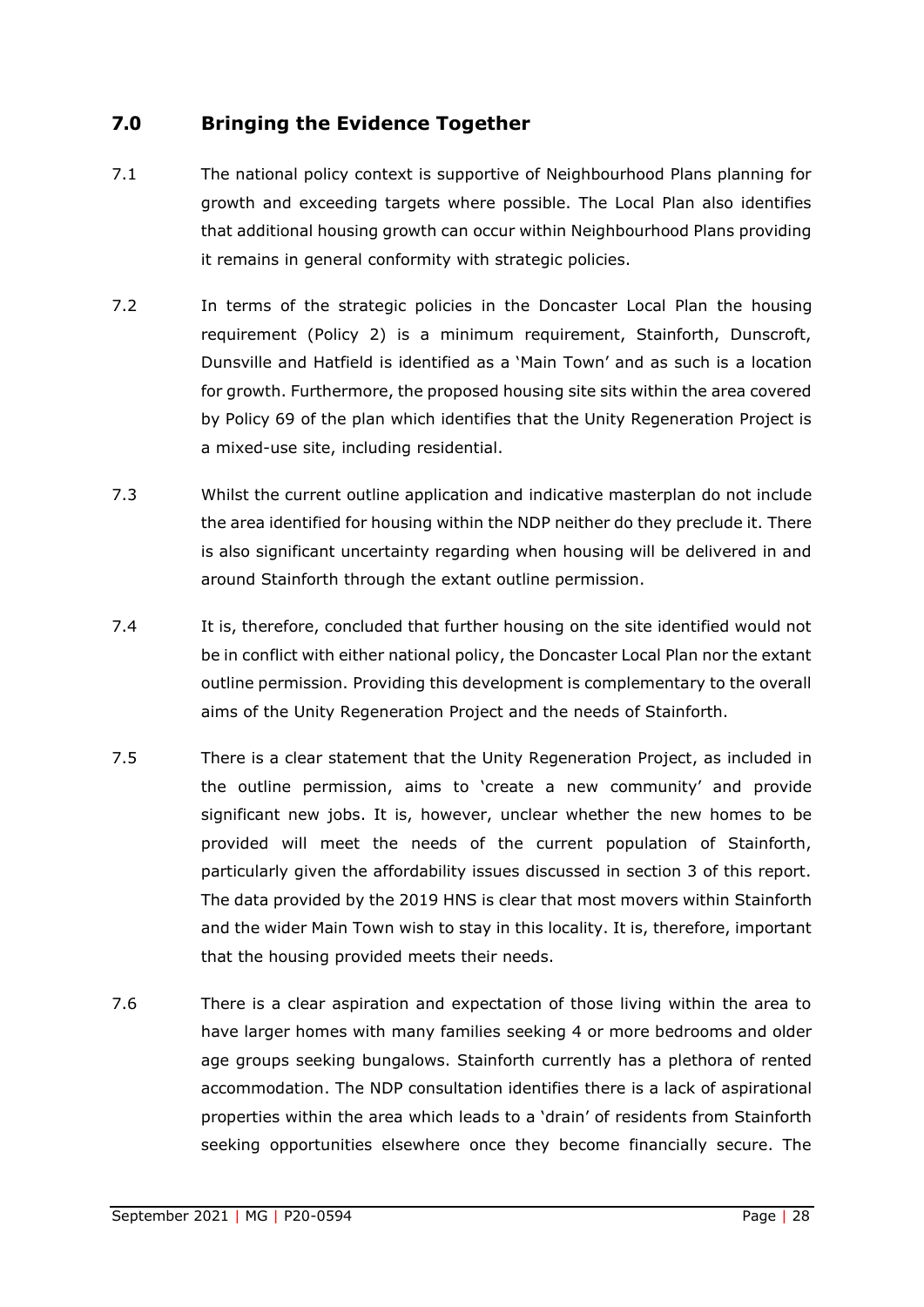aspirational and expectation evidence within the 2019 HNS does support this.

- 7.7 The 2019 HNS identifies a need for a range of house types within Stainforth but identifies a greatest need for family homes, 3 or more bedrooms as well as bungalows. This aligns with the general need set out within the policy 7 of the Doncaster Local Plan and as such there is no need to demur from its requirements.
- 7.8 Other locations for the housing development have been considered including the sites submitted, but not allocated, as part of the recently adopted Doncaster Local Plan and a separate 'Call for Sites' exercise for the neighbourhood plan. None of the sites submitted to the Doncaster Local Plan are considered appropriate, due to the reasons set out within table 6.1. The NDP Call for Sites did not produce any additional housing sites.
- 7.9 In conclusion, there are no policy conflicts with the provision of additional housing through the NDP. Indeed, if the homes provide a sufficient quantum of 'aspirational' accommodation which is affordable to current residents it will assist in retaining significant elements of the community within Stainforth.
- 7.10 To determine the exact mix of size, type and tenure it is recommended that a local housing need assessment is made a condition of the NDO. This work should be undertaken in partnership with the Town Council. This will ensure that the housing allocation not only meets the needs of Stainforth but complements the wider regeneration ambitions of the Unity Regeneration Project.
- 7.11 The identified site provides a suitable and appropriate location for new housing which not only conforms with the Doncaster Local Plan but will enable the ambitions of the NDP for the former Hatfield Colliery site to be met.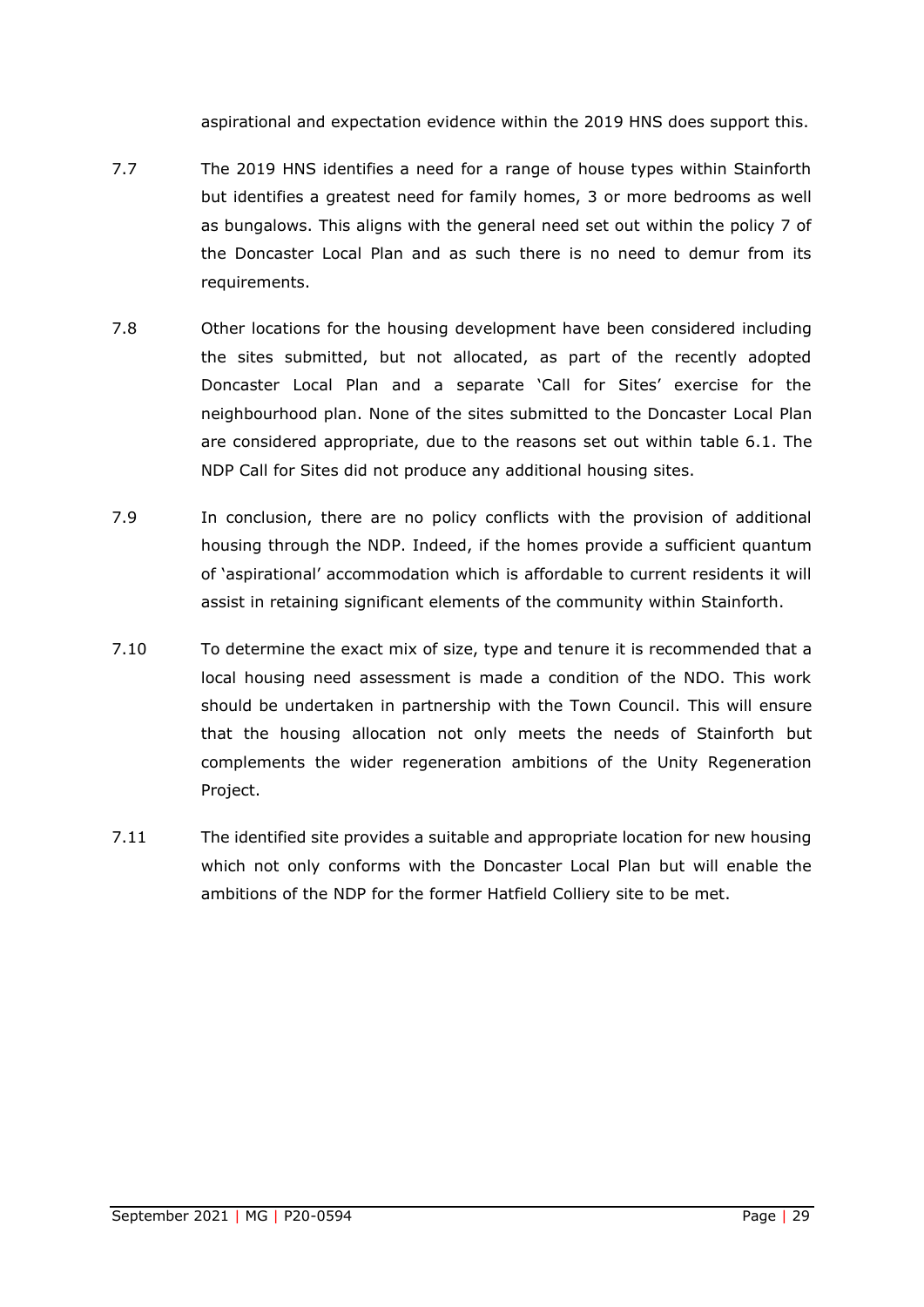<span id="page-31-0"></span>**Appendix 1: Neighbourhood Plan Proposals Map**